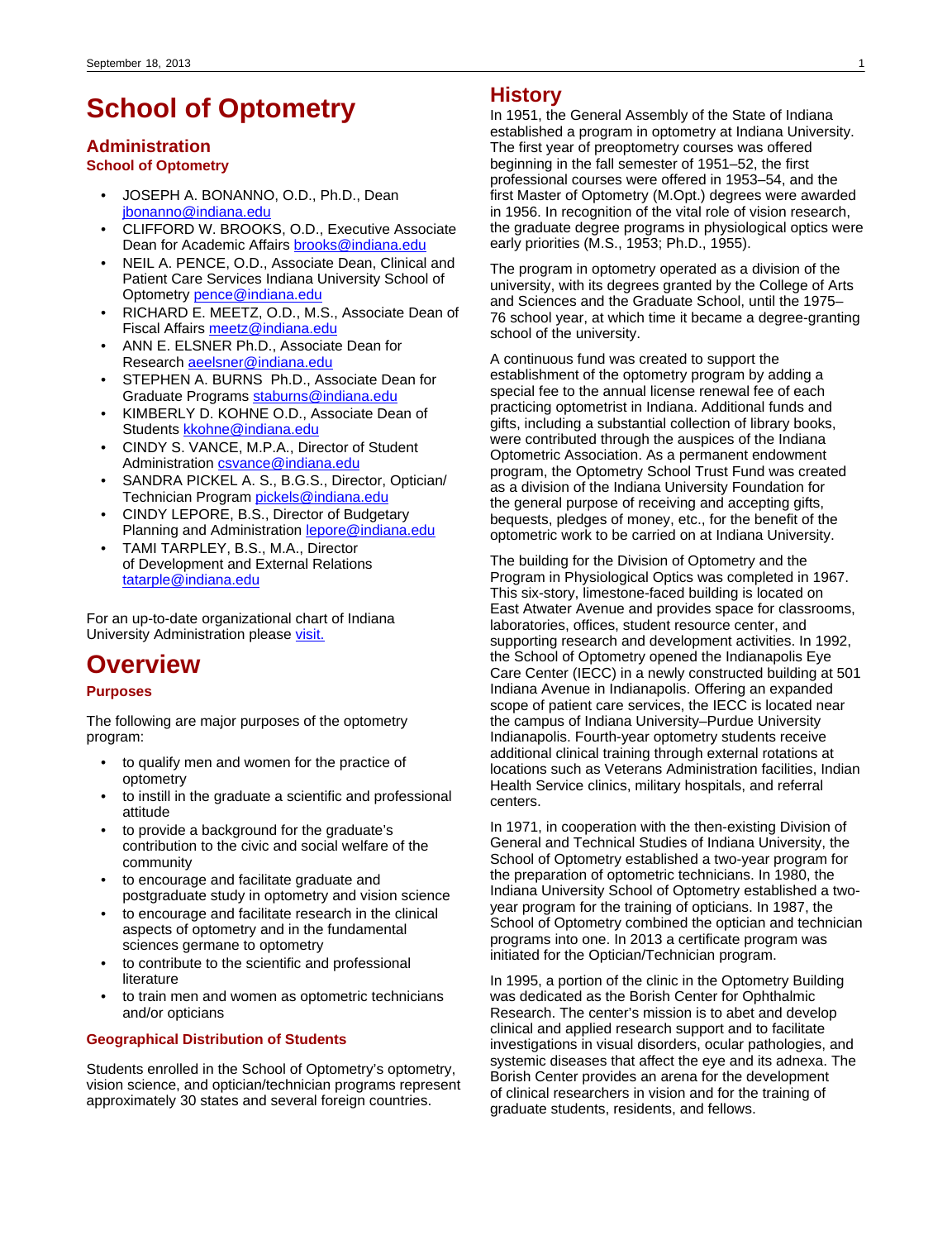# **Mission, Vision, and Goals**

The **mission** of the School of Optometry is to protect, advance and promote the vision, eye care and health of people worldwide by:

- Preparing individuals for careers in optometry, the ophthalmic industry and vision science; and
- Advancing knowledge through teaching, research and service.

This will be accomplished through the Doctor of Optometry, Optician/Technician, residency and graduate programs.

Our **vision** is to achieve an integrated vision science and clinical training academic program that is a leader in translating discovery to patient care through teaching, research and service. This vision reinforces the Indiana University School of Optometry commitment to advancing and communicating knowledge of Optometry and Vision Science for the benefit of the state, the nation and the world.

The 2010-2015 **goals** of the School of Optometry focus on four areas:

- Create an environment that fosters excellence
- Advance optometric and vision science teaching
- Expand patient care resources and clinical training.
- Maintain high quality applicants to IUSO OD program.

# **Membership & Accreditation**

The School of Optometry is a member of the **[Association](http://www.opted.org/i4a/pages/index.cfm?pageid=1)** [of Schools and Colleges of Optometry](http://www.opted.org/i4a/pages/index.cfm?pageid=1) and is accredited by the [Accreditation Council on Optometric Education](http://www.arbo.org/) [of the American Optometric Association](http://www.arbo.org/), the official optometric agency recognized by the National Commission on Accrediting, and by the Association of Regulatory Boards of Optometry. Optometry students and graduates are eligible to take the annual examinations of the [National Board of Examiners in Optometry.](http://www.optometry.org/) Optician/ Technician Program graduates are eligible to take the registry examination of the American Optometric Association and may become certified by the American Board of Opticianry.

# **Degrees Offered**

For more information, contact the Office of Student Administration, School of Optometry, Indiana University, 800 E. Atwater Avenue, Bloomington, IN 47405-3680; (812) 855-1917; e-mail *iubopt@indiana.edu*.

Bachelor of Science in Optometry (B.S.) (School of Optometry) For Early Admission Candidates A Bachelor of Science degree is offered by the School of Optometry. It is available only to those students who have not completed a bachelor's degree before enrolling in the professional (O.D.) degree program. It requires a minimum of 90 credit hours to include satisfactory completion of all optometry prerequisites and of the course work specified in the section of this bulletin titled "Bachelor of Science in Optometry Degree."

## **Doctor of Optometry (O.D.) (School of Optometry)**

The Doctor of Optometry degree is offered by the School of Optometry. It requires fulfillment of a bachelor's degree (before or after enrollment), including all preoptometry

requirements and satisfactory completion of the four-year professional curriculum. The specific requirements are described in the section of this bulletin entitled "Doctor of Optometry Degree." Holders of this degree are eligible to apply for examinations for licensure by the Indiana Optometry Board or by corresponding agencies in other states.

#### **Optician/Technician Certificate (School of Optometry)**

The School of Optometry offers a two-semester 29 credit hour certificate program in Optometric Technology/ Opticianry. Students completing the certificate program are qualified to begin careers as optometric technicians or opticians. With additional course work, the certificate can lead to the Associate of Science degree in Optometric Technology/Opticianry. Students may also combine the certificate or A.S. degree credits toward a four-year degree in other schools or departments.

### **Associate of Science in Optometric Technology/ Opticianry (A.S.) (School of Optometry)**

The School of Optometry offers a two-year Associate of Science degree in Optometric Technology/Opticianry. The Optician/Technician Program that leads to this degree is open to high school graduates as well as those with some college experience. Students completing the program will be qualified to work as optometric technicians and/or opticians, or may choose to pursue related careers as laboratory opticians, optical managers, contact lens technicians, or ophthalmic sales and service representatives.

# **Master of Science and Doctor of Philosophy (M.S., Ph.D.) (University Graduate School)**

Offered by the University Graduate School in conjunction with the School of Optometry, the two degree programs in vision science are designed primarily for those who wish to devote themselves to teaching and research in the field of vision.

#### **Combined Degree Programs**

Indiana University's Vision Science Program has a proud tradition of training more than 50 doctoral graduates and nearly 100 master's graduates who have gone on to productive academic or clinical careers. Many have held prestigious leadership positions in academia and national and/or international research organizations. Because of the increasing cost of higher education, it has become difficult for optometry graduates to pursue M.S. or Ph.D. degrees after completing optometry training. The Indiana University School of Optometry has developed combined degree programs in conjunction with the University Graduate School to allow students to work toward an M.S. or Ph.D. simultaneously with the O.D. degree. The two combined degree programs are designed to attract students interested in careers devoted to the creation of new knowledge in clinical and/or academic optometry. A number of financial support mechanisms are available.

#### **Application for Degrees**

The School of Optometry awards A.S., B.S., and O.D. degrees in May, June, August, and December. Candidates for these degrees should submit degree applications to the Office of Student Administration of the School of Optometry at least two months in advance of anticipated graduation. Candidates for the M.S. and Ph.D. degrees should consult the University Graduate School Bulletin.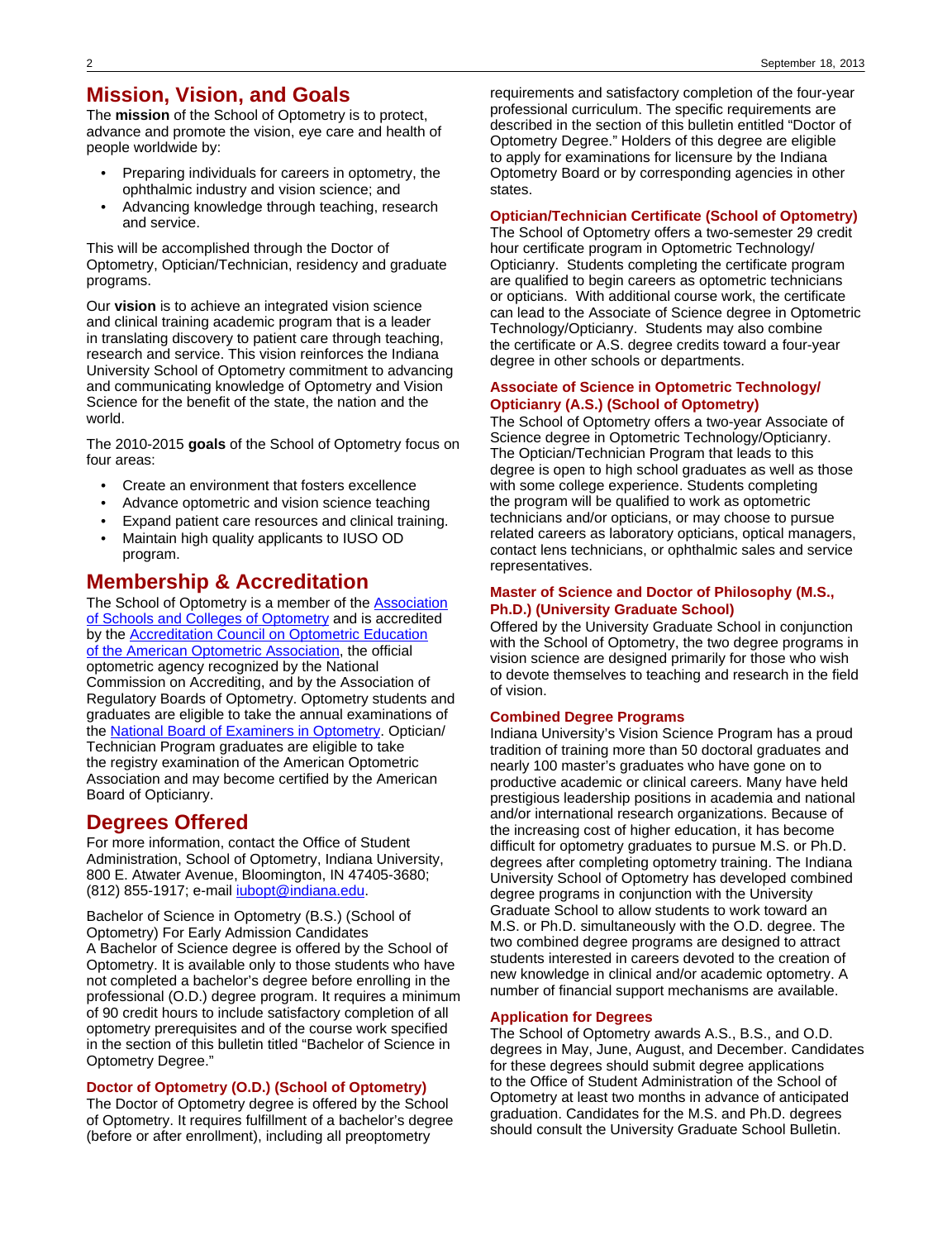# **Continuing Education**

The School of Optometry offers continuing education to licensed optometrists several times each year. The offerings carry continuing education relicensure credit. The school has also developed courses accessible through the Internet to be taken for continuing education credit. For information on standard and online continuing education courses please visit the [Continuing Education homepage.](http://www.optometry.iu.edu/continuing-education/index.shtml)

Inquiries should be addressed to: Office of Continuing Education, School of Optometry, Indiana University, 800 E. Atwater Avenue, Bloomington, IN 47405-3680; (812) 856-3502

# **Contact Information**

#### **[School of Optometry](http://www.optometry.iu.edu)**

800 East Atwater Avenue Bloomington, Indiana 47405-3680 (812) 855-4447 Fax: (812) 855-8664

[opt@indiana.edu](mailto:opt@indiana.edu)

# **Professional Optometry Degree Program (OD)**

## **The Optometric Oath**

With full deliberation I freely and solemnly pledge that:

- I will practice the art and science of optometry faithfully and conscientiously, and to the fullest scope of my competence.
- I will uphold and honorably promote by example and action the highest standards, ethics and ideals of my chosen profession and the honor of the degree, Doctor of Optometry, which has been granted me.
- I will provide professional care for those who seek my services, with concern, with compassion and with due regard for their human rights and dignity.
- I will place the treatment of those who seek my care above personal gain and strive to see that none shall lack for proper care.
- I will hold as privileged and inviolable all information entrusted to me in confidence by my patients.
- I will advise my patients fully and honestly of all which may serve to restore, maintain or enhance their vision and general health.
- I will strive continuously to broaden my knowledge and skills so that my patients may benefit from all new and efficacious means to enhance the care of human vision.
- I will share information cordially and unselfishly with my fellow optometrists and other professionals for the benefit of patients and the advancement of human knowledge and welfare.
- I will do my utmost to serve my community, my country and humankind as a citizen as well as an optometrist. I hereby commit myself to be steadfast in the performance of this my solemn oath and obligation.

— As adopted by the American Optometric Association and the Association of Schools and Colleges of Optometry

# **Preoptometry Requirements**

A total of 90 semester hours of college credit is required as a minimum for early admission to the School of Optometry; however, a bachelor's degree is strongly recommended. Preoptometry requirements must be completed by the time the student enters the School of Optometry. Students who already have a bachelor's degree with a major in a science field are often fully prepared for admission to the School of Optometry. Those with degrees in nonscience fields may find additional course work required. **Students must take their preoptometry course work from an accredited institution. Grades lower than a C in any preoptometry requirement will not be accepted. Each course meets just one requirement. All preoptometry requirements must have been completed within 10 years from the time when the student hopes to start the Doctor of Optometry program.**

**Students entering with a bachelor's degree must have completed the following courses:**

| <b>Subject Area</b>                                                                                                                           | Min. sem. cr. hrs. Comparable IU<br>req'd. | courses                                                                                 |
|-----------------------------------------------------------------------------------------------------------------------------------------------|--------------------------------------------|-----------------------------------------------------------------------------------------|
| Biology/Zoology<br>Introductory, 4<br>with lab                                                                                                |                                            | L 112 and L 113                                                                         |
| Advanced<br>(animal or<br>developmental)                                                                                                      | 3                                          | see recommended<br>list below                                                           |
| Microbiology, 4<br>with lab                                                                                                                   |                                            | M 380 or M 250<br>and M 255                                                             |
| Chemistry                                                                                                                                     |                                            |                                                                                         |
| Organic                                                                                                                                       | 4                                          | C 341 or C 342<br>and C 343                                                             |
| Inorganic,<br>with labs                                                                                                                       | 8                                          | C 117/C 127 and<br>N 330 or C 118                                                       |
| <b>Mathematics</b>                                                                                                                            |                                            |                                                                                         |
| Calculus                                                                                                                                      | 3                                          | M 211 or M 119 or<br>M 119 and X 201                                                    |
| Physics                                                                                                                                       |                                            |                                                                                         |
| General                                                                                                                                       | 8                                          | P 201 and P 202                                                                         |
| Statistical<br>Techniques and/or<br>Experimental<br>Design                                                                                    | 3                                          | <b>STAT S 300, PSY</b><br>K 300 or K 310<br>SPEA K 300 or<br>Econ E 370 or<br>Math K310 |
| Psychology,<br>Introductory                                                                                                                   | 3                                          | P 101                                                                                   |
| Writing Skills - two 6<br>courses; English<br>Composition<br>W131 or 132<br>and an additional<br>course with a<br>strong writing<br>component |                                            | W 131 or<br>132 and the<br>Intensive Writing<br>Requirement                             |

**Students entering the Indiana University School of Optometry without a bachelor's degree must have**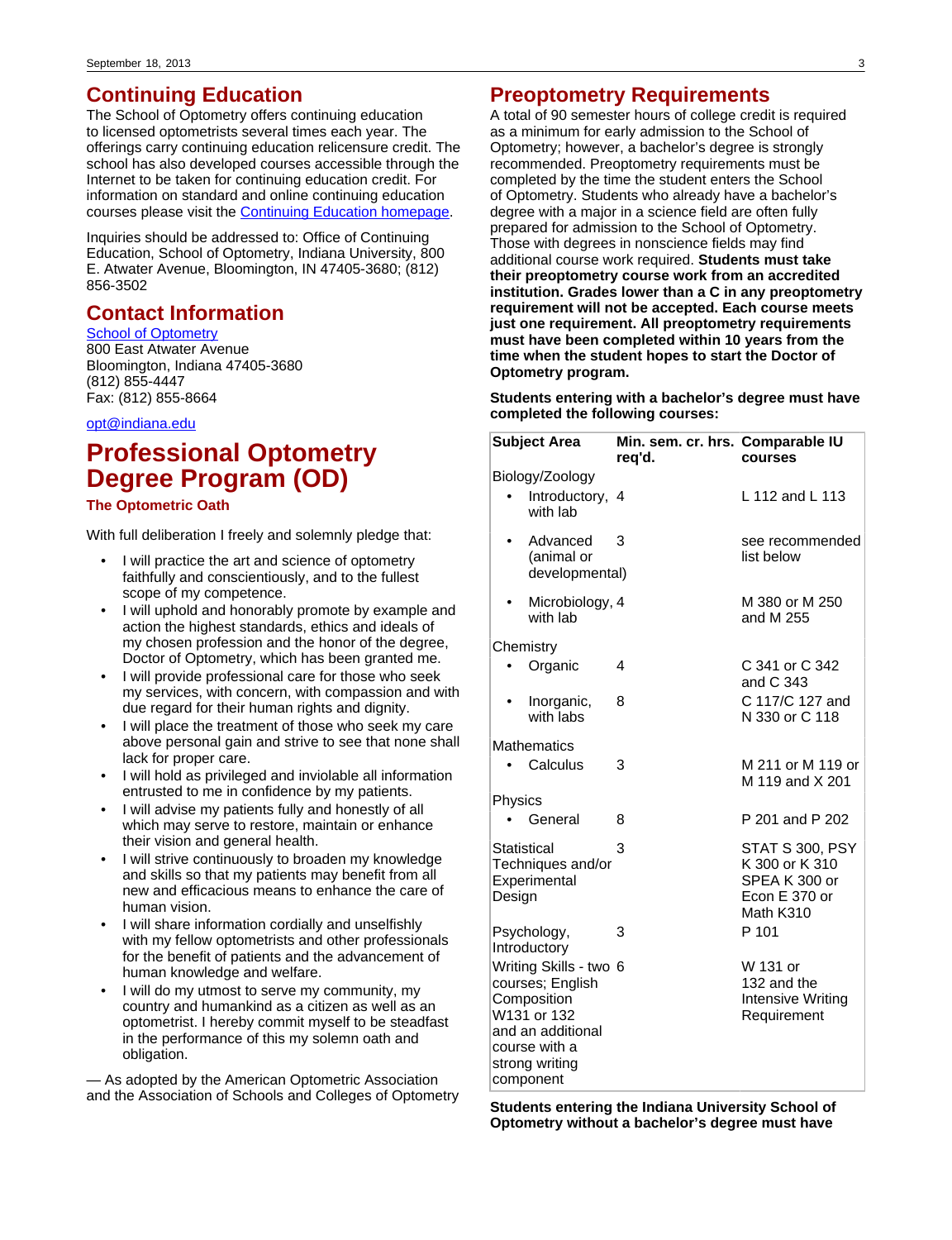**completed the following courses in addition to the above:**

| <b>Subject Area</b>             | Min. sem. cr. hrs. reg'd. |
|---------------------------------|---------------------------|
| Arts and Humanities             | 6                         |
| Foreign Language                | 6                         |
| Social and Historical Studies 6 |                           |
| <b>Additional Credits</b>       | as needed                 |
| Total Credits                   | 90                        |

Of the 90 credit hours, at least 20 must be at the 300-400 level. A maximum of 60 semester hours may be taken at a community college.

|                                                 | <b>Credit Hours</b><br>Required | <b>IU Courses</b>                       |
|-------------------------------------------------|---------------------------------|-----------------------------------------|
| Advanced<br>Biology:                            |                                 |                                         |
| Vertebrate or<br>Human Anatomy<br>with lah      | 5                               | <b>ANAT-A 215</b>                       |
| Physiology with<br>lab                          | 5                               | <b>PHSL-P 215</b>                       |
| Biochemistry<br>$(300 + level it)$<br>possible) | 3                               | <b>BIOL-M 350/</b><br><b>CHEM-C 483</b> |
| Other<br>Recommended<br>Elective<br>Courses:    |                                 |                                         |
| Anatomy and<br>Physiology of the<br>Eve         | 3                               | <b>OPT-V 201</b>                        |
| Small Business<br>Management                    | 3                               | <b>BUS-X 100</b>                        |
| Explore<br>Entrepreneurship                     | 3                               | <b>BUS-W 212</b>                        |
| Medical<br>Terminology                          | 2                               | <b>CLAS-C 209</b>                       |
| Histology                                       | 4                               | ANAT-A 464                              |
| Ethics                                          | 3                               | <b>PHIL-P 140</b>                       |
| Independent<br>Research                         | $1 - 3$                         | 490 Series                              |

None of the specified courses may be taken on a Pass/ Fail basis. The credit hours required in the individual subjects are considered absolute minimums, which must be met or exceeded. If the credit hours in any subject total fewer than the minimum specified, the student should complete the next higher course in that subject. Quarter hours convert to semester hours by the following scale:

- 3 quarter hours = 2 semester hours
- 4 quarter hours = 3 semester hours
- 5 quarter hours = 3.33 semester hours
- 6 quarter hours  $= 4$  semester hours

For further information, contact the Office of Student Administration, School of Optometry, Indiana University, 800 E. Atwater Avenue, Bloomington, IN 474053680; (812) 855-1917; e-mail [iubopt@indiana.edu.](mailto:iubopt@indiana.edu)

# **Admission**

- Application for Admission
- The Admissions Timetable
- Early Admit Process
- Transfer Admission
- Functional Standards and Expectations
- Admission Test
- Deposit Policy

# **Application for Admission**

Qualified applicants are sought from all racial, ethnic, socioeconomic, and cultural groups in order to enhance the diversity of the class. The ideal candidates for the Doctor of Optometry degree should have demonstrated high scholastic ability, leadership, and a record of community and volunteer service. Applicants are judged on scholastic ability (demonstrated by college grades, high school class rank, and admission and aptitude test scores). Written and oral communication skills are extremely important. The applicants' personal characteristics are evaluated through character references, interviews, amount and kind of extracurricular and leadership activities, work experience, and the narrative explaining why they chose optometry as a career.

An Admission Day visit is arranged for those applicants with the greatest potential for success in completing the program at the School of Optometry.

# **The Admissions Timetable**

The regular application period for students entering with or without a bachelor's degree begins approximately on July 1 and ends on January 15th . It is recommneded that supplmental application (eApp) also be completed at this time as well. Admission Day invitations begin in September and continues through April. A rolling admissions process is used, and the selection process is usually completed by June. A new class begins each fall.

# **Deposit Policy**

Students admitted to the Doctor of Optometry program are required to pay an enrollment deposit of \$500. This fee is due as directed in admission letters before the start of the program. If the student enrolls in the IU School of Optometry, the deposit will be applied to the student's tuition. If the student does not enroll, the deposit is not refunded.

# **Early Admission Process**

Students are encouraged to complete a bachelor's degree prior to entering the School of Optometry. Some exceptional students, however, can enter the optometry program after three years of undergraduate work, which can decrease the total years of university study to seven. Early decision is also available for these students. These students must have a minimum GPA of 3.6.

Admission to the School of Optometry under this process (after three years of undergraduate work) is conditional upon the following:

- Maintaining a cumulative minimum GPA 3.6.
- Obtaining a minimum score of 320 on the Quantitative and Total Science sections of the Optometry Admission Test, with no section score below 300. Students should plan to take the OAT for the first time in the spring/summer of their second year of college. Students who do not achieve this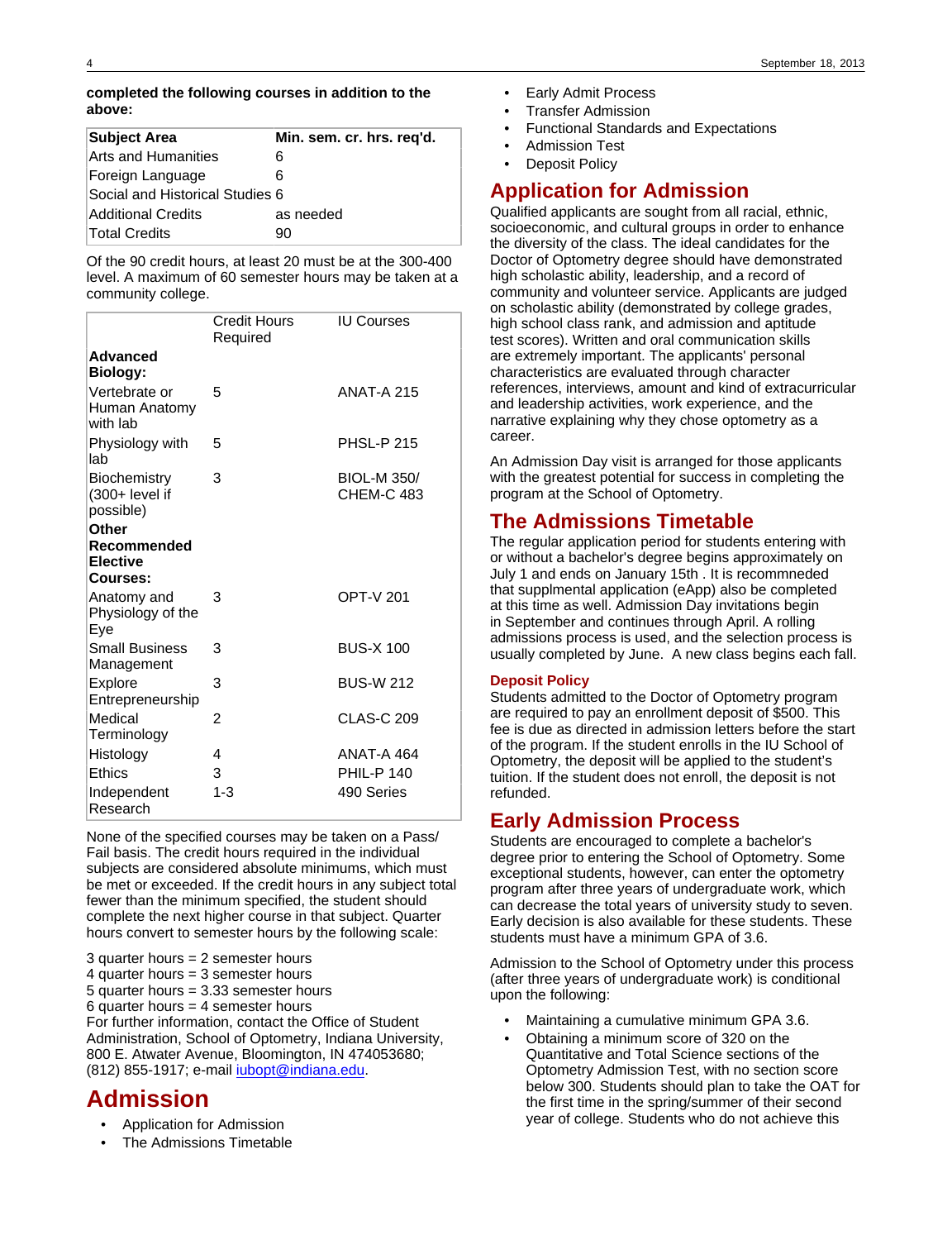level in the spring of their second year can take the test again.

• Completing all the prerequisite courses for admission to the School of Optometry as outlined in this bulletin. Students must complete all preoptometry prerequisites as outlined in this bulletin including completion of four GENERAL EDUCATION course: two courses (6 cr. hrs) that satisfy the Breadth of Inquiry for Arts & Humanities and two courses (6 cr hrs.) that satisfy the Breadth of Inquiry for Social & Historical Studies. A minimum of two courses of foreign language are required. This requirement for an IU Bachelor of Science in Optometry may be met by placement examination. Students who have completed two or more years of a single foreign language in high school with an average grade of C or above are exempt from this requirement.

If a student who is conditionally admitted under an early admission plan for acceptance after three years of undergraduate study fails to meet the above conditions but meets the conditions for acceptance after four years, the student will be accepted after four years.

# **Transfer Admission**

The Indiana University School of Optometry does not admit students with advanced standing. Students may lose credits in transferring from another optometry program, and for this reason, transfer is generally not recommended.

The student must have a minimum cumulative average of B in the optometry curriculum, be in good standing with his or her present institution, and have a compelling reason for wanting to transfer to Indiana University's School of Optometry. No deficiencies in the Indiana University preoptometry requirements may exist at the time of admission.

Candidates for transfer must submit a statement of good standing from the dean of the school from which they are transferring. A regular application for admission should be submitted along with the statement of good standing and other documents specific to the transfer request.

# **Functional Standards and Expectations**

The Indiana University School of Optometry expects that admitted students will be able to meet all of the functional standards for optometric education established by the Association of Schools and Colleges of Optometry. These standards require that students possess appropriate abilities in the following areas:

- **Observation Abilities:** The student must be able to acquire a defined level of knowledge as presented through lectures, laboratories, patient interaction, and self-study. Acquiring this body of information necessitates the functional use of visual, auditory, and somatic sensation enhanced by the use of other sensory modalities. Examples of these observational skills in which accurate information needs to be extracted in an efficient manner include:
	- Visual abilities (as they relate to such things as visual acuity, color vision, and binocularity)
- Visualizing and reading information from papers, films, slides, video, and computer displays
- Observing optical, anatomic,
- physiologic, and pharmacologic
- demonstrations and experiments
- Discriminating microscopic images of tissue and microorganisms Observing a patient and noting nonverbal signs Discriminating numbers, images, and patterns associated with diagnostic tests and instruments
- Visualizing specific ocular tissues in order to discern three-dimensional relationships, depth and color changes
- **Auditory Abilities:** Understanding verbal presentations in lecture, laboratory, and patient settings Recognizing and interpreting various sounds associated with laboratory experiments as well as diagnostic and therapeutic procedures
- **Tactile Abilities:**
	- Palpating the eye and related areas to determine the integrity of the underlying structures
	- Palpating and feeling certain cardiovascular pulses
- **Communication Abilities:** Students must be able to communicate effectively, efficiently, and sensitively with patients and their families, peers, staff, clinic faculty, and other members of the health care team. The student must be able to demonstrate established communication skills using traditional and alternative means. Examples of required communications skills include:
	- Relating effectively and sensitively to patients, conveying compassion and empathy
	- Perceiving verbal and nonverbal communication such as sadness, worry, agitation, and lack of comprehension from patients
	- Eliciting information from patients and observing changes in mood and activity
	- Communicating quickly, effectively, and efficiently in oral and written English with patients and other members of the health care team
	- Reading and legibly recording observations, test results, and management plans accurately
	- Completing assignments, patient records, and correspondence accurately and in a timely manner
	- **Sensory and Motor Coordination Abilities:** Students must possess the sensory and motor skills necessary to perform an eye examination, including emergency care. In general, this requires sufficient exteroception sense (touch, pain, temperature), proprioceptive sense (position, pressure, movement, stereognosis, and vibratory), and fine motor function (significant coordination and manual dexterity using arms, wrists, hands and fingers). Examples of skills required include:
		- Instillation of ocular pharmaceutical agents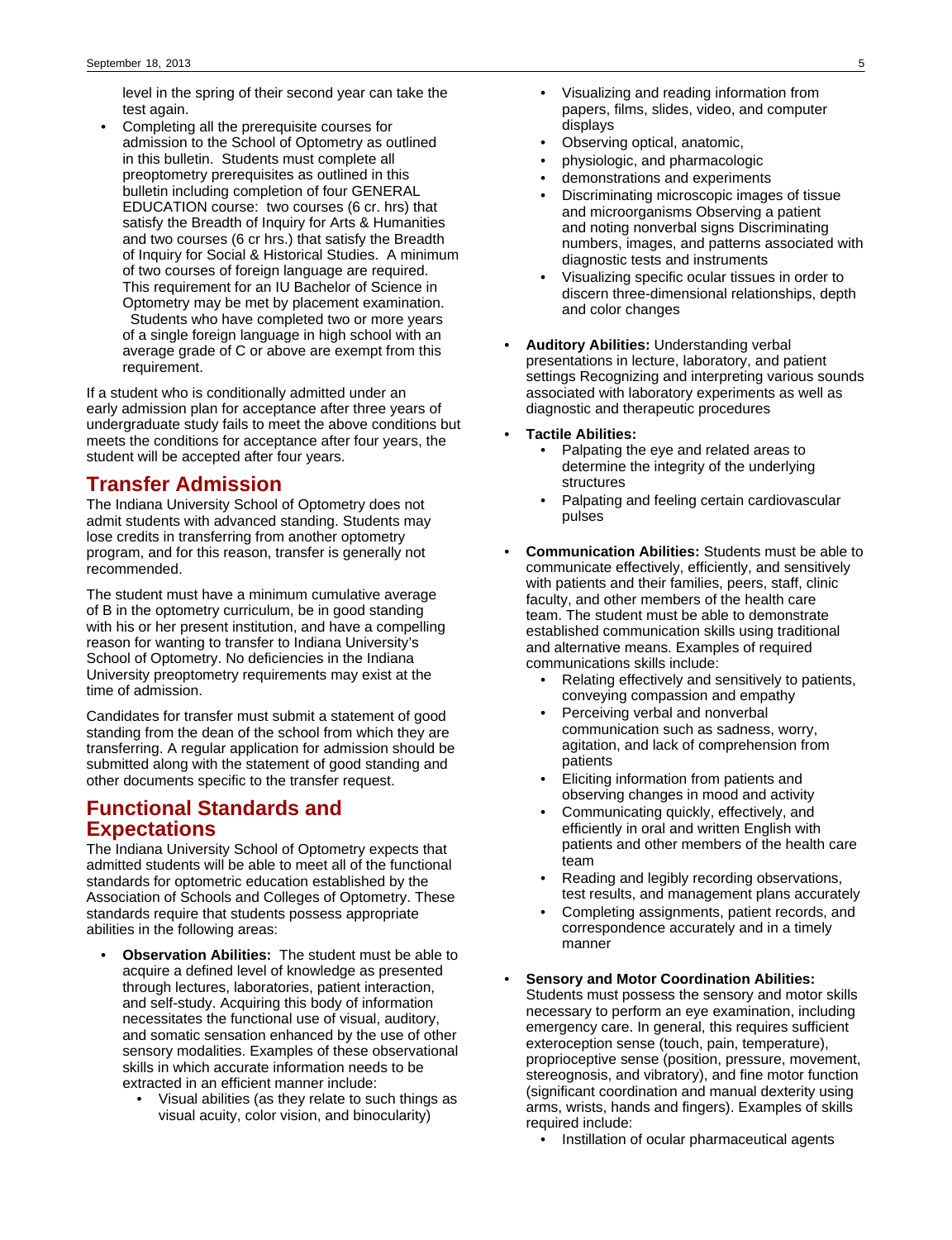- Insertion, removal, and manipulation of contact lenses
- Assessment of blood pressure and pulse
- Removal of foreign objects from the cornea
- Simultaneous manipulation of lenses. instruments, and therapeutic agents and devices
- Reasonable facility of movement
- **Intellectual—Conceptual, Integrative, and Quantitative Abilities:** Problem-solving, a most critical skill, is essential for optometric students and must be performed quickly, especially in emergency situations. In order to be an effective problem-solver, the student must be able to accurately and efficiently use such abilities as measurement, calculation, and reasoning; analysis; judgment; investigation; memory; numerical reasoning; and synthesis. Examples of these abilities include being able to:
	- Determine appropriate questions to be asked and clinical tests to be performed
	- Identify and analyze significant findings from history, examination, and other test data
	- Demonstrate good judgment and provide a reasonable assessment, diagnosis, and management of patients
	- Retain, recall, and obtain information in an efficient manner
	- Identify and communicate the limits of one's knowledge and skill
- **Behavioral and Social Attributes:** The student must possess the necessary behavioral and social attributes for the study and practice of optometry. Examples of such attributes include:
	- Satisfactory emotional health required for full utilization of one's intellectual ability
	- High ethical standards and integrity
	- An empathy with patients and concern for their welfare
	- Commitment to the optometric profession and its standards
	- Effective interpersonal relationships with patients, peers, and instructors
	- Professional demeanor
	- Effective functioning under varying degrees of stress and workload
	- Adaptability to changing environments and uncertainties inherent in patient care
	- Positive acceptance of suggestions and constructive criticism

Candidates with questions or concerns about how their own conditions or disabilities might affect their ability to meet the functional standards are encouraged to meet with an optometry school counselor before to submitting an application.

Qualified applicants to the School of Optometry who have disabilities that might hinder them in achieving these standards can, if they are admitted, receive reasonable accommodation from the School of Optometry. This accommodation will be based on an evaluation of the

disability conducted by Indiana University's Office of Disability Services for Students.

# **Admissions Test**

Each applicant is required to take the Optometry Admission Test (OAT), which is designed to measure general academic ability and scientific knowledge. The test is given at various testing centers across the United States. Information concerning the test is available online at the [website of the Association of Schools and Colleges](http://www.opted.org) [of Optometry](http://www.opted.org), or by contacting the Optometry Admission Testing Program at 1-800-232-2159.

**Note:** Applicants must take the OAT for the first time before the February of the year in which they wish to enter. Applicants must provide OAT scores by February 1.

All applicants whose native language is not English are required to establish English proficiency. The Test of English as a Foreign Language (TOEFL) is preferred. For information concerning the TOEFL, write to TOEFL Educational Testing Service, P.O. Box 6151, Princeton, NJ 08541, or visit the [TOEFL website](http://www.toefl.org).

# **Degree Requirements**

# **Doctor of Optometry (O.D.) Degree**

The courses required for this degree are listed in the section of this bulletin entitled "Optometry Curriculum." All of the courses except those identified as electives must be completed. A baccalaureate degree is required prior to receiving the O.D. degree. The curricular requirements for preoptometry are described in the section of this bulletin entitled "Preoptometry Requirements."

Students are responsible for understanding all requirements for graduation and for completing them by the time they expect to graduate.

## **Optometry Curriculum**

The curriculum includes instruction in all of the clinical and practical phases of optometry as well as in the theoretical and fundamental aspects of vision science. It requires four years of professional degree courses, including at least a three-week summer assignment before the third

year.<sup>1</sup> The university schedules two regular academic semesters and two summer sessions. The regular fall semester includes 14 weeks and two days of instruction plus one week for final examinations; the spring semester includes 15 weeks of instruction plus one week for final examinations. Most optometry courses are scheduled for a full academic semester. Some, however, are scheduled for three, six, or eight weeks, and will be scheduled back-to-back with other courses that will be taken in the remaining weeks of the semester.

#### **First Year**

First Semester

| V 501            | Integrative<br>Optometry I                              | $2.0 \text{ cr}$ . |
|------------------|---------------------------------------------------------|--------------------|
| V 521            | Geometric and<br>Visual Optics I                        | 4.0 cr.            |
| V <sub>540</sub> | Ocular Biology I                                        | 4.0 cr.            |
| V <sub>542</sub> | Systems Approach 5.0 cr.<br>to Biomedical<br>Sciences I |                    |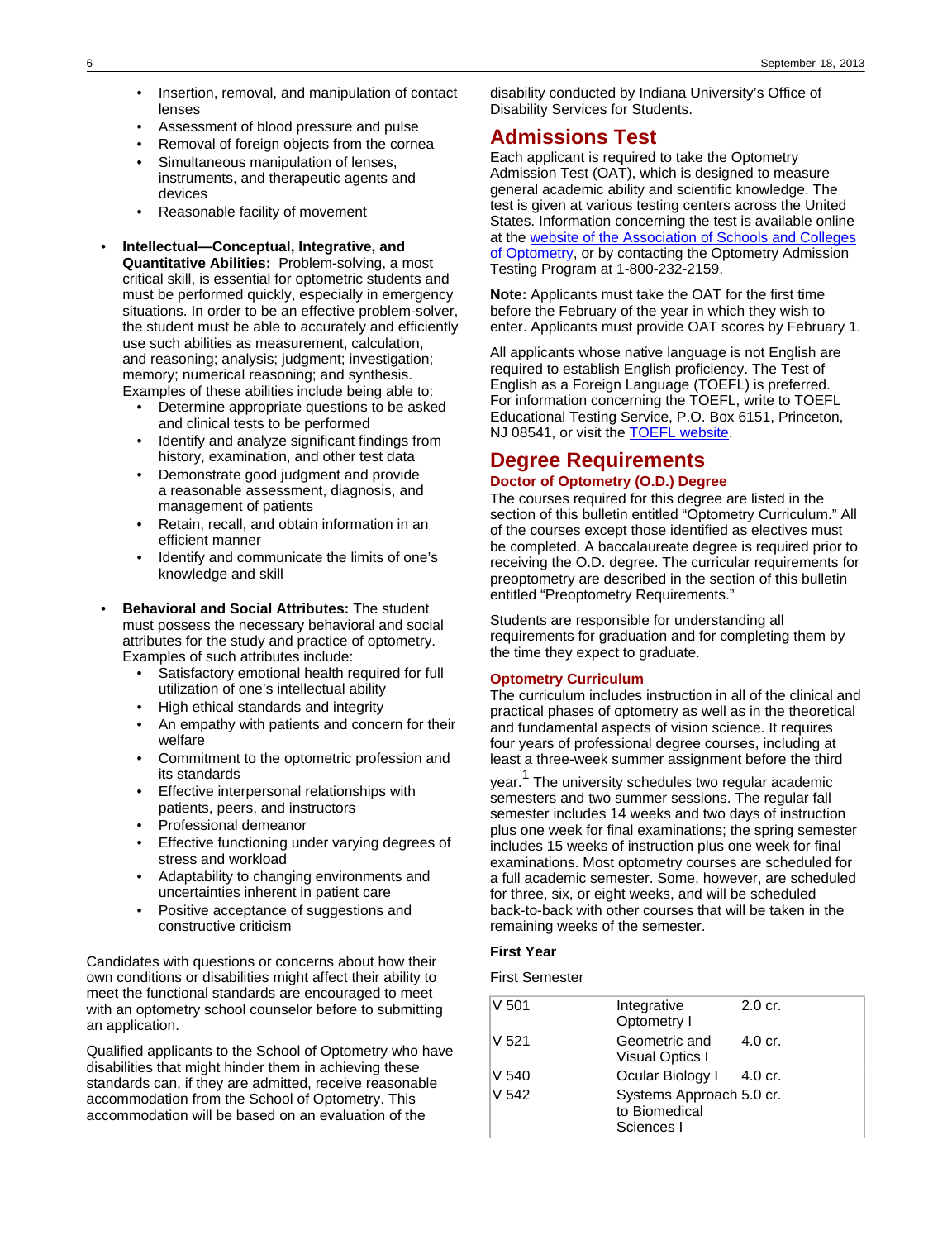# September 18, 2013

| V 550 | Clinical Sciences   3.0 cr. |          |
|-------|-----------------------------|----------|
|       | Total                       | 18.0 cr. |

# Second Semester

| V 502<br>$2.0$ cr.<br>Integrative<br>Optometry II<br>V 523<br>Geometric and 4.0 cr.<br>Visual Optics II<br>V <sub>543</sub><br>Systems Approach 4.5 cr.<br>to Biomedical<br>Sciences II<br>V 551<br>Clinical Sciences 3.0 cr.<br>II: Motility &<br>Refraction<br>V 552<br>Clinical Sciences 2.0 cr.<br>II: Anterior<br>Segment Exam.<br>Techniques<br>Vision Science I: 3.5 cr.<br>V 560<br>Perception<br>V 574<br>2.0 <sub>cr</sub><br>Intro to<br>Epidemiology<br>Total<br>21 cr. |  |  |
|-------------------------------------------------------------------------------------------------------------------------------------------------------------------------------------------------------------------------------------------------------------------------------------------------------------------------------------------------------------------------------------------------------------------------------------------------------------------------------------|--|--|
|                                                                                                                                                                                                                                                                                                                                                                                                                                                                                     |  |  |
|                                                                                                                                                                                                                                                                                                                                                                                                                                                                                     |  |  |
|                                                                                                                                                                                                                                                                                                                                                                                                                                                                                     |  |  |
|                                                                                                                                                                                                                                                                                                                                                                                                                                                                                     |  |  |
|                                                                                                                                                                                                                                                                                                                                                                                                                                                                                     |  |  |
|                                                                                                                                                                                                                                                                                                                                                                                                                                                                                     |  |  |
|                                                                                                                                                                                                                                                                                                                                                                                                                                                                                     |  |  |
|                                                                                                                                                                                                                                                                                                                                                                                                                                                                                     |  |  |

# **Second Year**

# First Semester

| $V$ 601 | Integrative<br>Optometry III                                                        | $2.0$ cr.          |
|---------|-------------------------------------------------------------------------------------|--------------------|
| V 631   | Optics III:<br>Ophthalmic and<br><b>Advanced Clinical</b><br>Optics                 | 4.0 cr.            |
| V 642   | General<br>Pharmacology                                                             | $4.0 \text{ cr}$ . |
| V 652   | Clinical<br>Sciences III:<br>Accommodation<br>and Binocular<br>Vision               | 3.0 <sub>cr.</sub> |
| V 653   | Clinical Sciences 2.0 cr.<br>III: Posterior<br>Segment<br>Examination<br>Techniques |                    |
| V 665   | Vision Science II: 2.5 cr.<br>Ocular Motility                                       |                    |
|         | Total                                                                               | 17.5 cr.           |

# Second Semester

| V 632 | Optics IV: Optics 4.0 cr.<br>of Ophthalmic and<br><b>Contact Lenses</b> |                    |
|-------|-------------------------------------------------------------------------|--------------------|
| V 633 | <b>Contact Lenses</b>                                                   | $3.0 \text{ cr}$ . |
| V 644 | Ocular Disease I                                                        | $3.0 \text{ cr}$ . |
| V 646 | Ocular<br>Pharmacology                                                  | $2.0 \text{ cr}$ . |
| V 654 | Clinical Sciences 4.0 cr.<br>I٧                                         |                    |

# V 666 Vision Science III: 4.0 cr. Binocular Vision Total 20.0 cr. Summer V 680 Introduction to

| $\overline{\vee}$ 680 | Introduction to<br>Clinic | $2.5$ cr. |  |
|-----------------------|---------------------------|-----------|--|
| <b>Third Year</b>     |                           |           |  |

# First Semester

| V <sub>701</sub> | Grand Rounds I                            | $0.5$ cr.          |
|------------------|-------------------------------------------|--------------------|
| V 745            | Ocular Disease II                         | $3.0 \text{ cr}$ . |
| V 748            | Physical<br>Assessment and<br>Medicine    | $3.5$ cr.          |
| V 752            | Advanced Contact 2.0 cr.<br>Lens Topics I |                    |
| V 756            | Clinical<br>Assessment I                  | $1.0 \text{ cr}$ . |
| V 781            | Pediatric<br>Optometry                    | $3.0 \text{ cr}$ . |
| V 786            | Optometry Clinic 1 3.0 cr.                |                    |
| V 787            | <b>Optometry Clinic</b>                   | 1 3.0 cr.          |
|                  | Total                                     | 19.0 cr.           |

# Second Semester

| <b>Fourth Year</b> |                                                                                          |                    |
|--------------------|------------------------------------------------------------------------------------------|--------------------|
|                    | Total                                                                                    | 21.5 cr.           |
| V 789              | Optometry Clinic 3.0 cr.                                                                 |                    |
| V 788              | Optometry Clinic 3.0 cr.                                                                 |                    |
| V 759              | Business Aspects 2.0 cr.<br>of Optometry                                                 |                    |
| V 758              | Advanced Clinical 2.0 cr.<br>Concepts in<br><b>Binocular</b><br>Vision and<br>Pediatrics |                    |
|                    | Health.<br>Policy, Legal,<br><b>History and Ethical</b><br>Issues)                       |                    |
| V 754              | Optometric<br>Profession (Public                                                         | $2.0$ cr.          |
| V 757              | Clinical<br>Assessment II                                                                | $1.0 \text{ cr}$ . |
| V 751              | Low Vision<br>Rehabilitation                                                             | $3.0 \text{ cr}$ . |
| V 749              | Ocular Disease<br>IV: Applied Ocular<br>Therapeutics                                     | $3.0 \text{ cr}$ . |
| $V$ 746            | Ocular Disease III: 2.0 cr.<br>Neuro-Optometry                                           |                    |
| V 702              | Grand Rounds II 0.5 cr.                                                                  |                    |

#### V 885 Optometry Clinic (Bloomington) 10.0 cr. V 887 Extension Clinic (Indianapolis) 10.0 cr.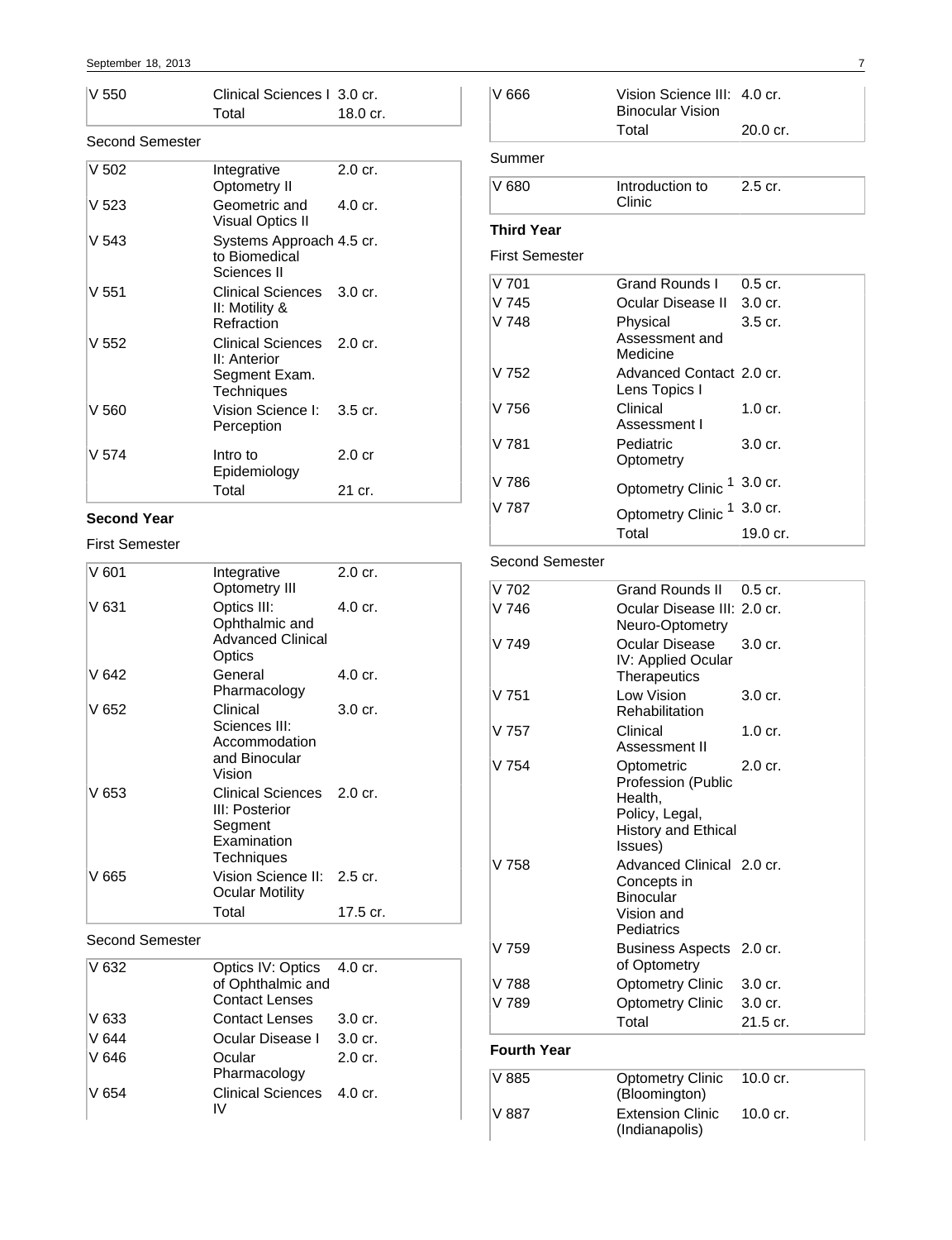| IV 888 | <b>External Clinic</b><br><b>Fourth Clinical</b><br>Assignment (V<br>885, V 887, Or V<br>888) | 10.0 $cr.$<br>$10.0 \text{ cr}.$ |
|--------|-----------------------------------------------------------------------------------------------|----------------------------------|
|        | Total                                                                                         | 40.0 cr.                         |
|        | <b>Overall Total</b>                                                                          | 159.5 cr.                        |

Note: Subject to change.

- 1. Elementary school vision-screening program assignments will be arranged.
- 2. Students in the final year of the program will spend 12 weeks at each of their four clinic assignments (V 885, V 887, V 888, and the Fourth Clinical Assignment). Three of these four assignments are at various external locations.

### **Bachelor of Science (B.S.) in Optometry Degree**

Students who enter the Doctor of Optometry (O.D.) program without an undergraduate degree will receive the B.S. in Optometry upon successful completion of the first two years of the four-year professional degree program. The following requirements, in addition to the preoptometry requirements and the courses in the first two years of the professional degree program, must be satisfied by the student seeking this degree:

- A minimum of 122 credit hours in courses that may be counted toward the B.A., B.S., or higher degree of one or more degree-granting divisions of the university.
- A minimum cumulative grade point average of 2.5.
- A minimum of 30 credit hours in courses at the 300 level or above.
- At least 30 credit hours of V-lettered courses, which are regularly offered by the School of Optometry and/or the Vision Science Graduate Program.
- A minimum of 60 credit hours at Indiana University, of which at least 26 credit hours, including not fewer than 10 credits in the V-lettered courses, must be completed in residence on the Bloomington campus.
- Courses taken on a Pass/Fail basis can be applied only as electives in meeting the degree requirements. The limit is a total of eight courses with two courses allowed per year.
- Not more than 60 credit hours earned in accredited junior colleges may be applied toward the degree.
- Not more than 10 credit hours earned through online study and/or special credit examination may be applied toward the degree, except by special permission of the dean.
- Work for a degree must be completed within six years from the time the student first registers in the university, except by special permission of the dean.

# **Academic Regulations**

## **Semester Load**

A student is not permitted to enroll in fewer than 12 credit hours during a fall or spring semester except with special permission from the dean.

#### **Withdrawal from Individual Courses**

Students must take the courses listed for the appropriate program semester. Any variation in their program is only with the permission of the Dean. Permission to drop a

course will be given only for reasons of serious illness or significant extenuating circumstances. The desire to avoid a low grade is not an acceptable reason for withdrawal from a course. If a student withdraws with the dean's consent, the grade in the course will be W if the student is passing at the time of withdrawal. If the student is not passing at the time of withdrawal, the grade will be an F. The grade will be recorded on the date of withdrawal. It should also be understood that withdrawal from a course will break the sequencing of courses and result in adding a year to the four year Doctor of Optometry program. When considering withdrawal from a course, a student should first consult with the Director of Student Administration or the Associate Dean of Students; who, in consultation with the faculty member, will take the students request to the Dean. If permission is granted, the Office of Student Administration will withdraw the student from the course.

### **Addition of Courses**

No course may be added by students after the first two weeks of a semester or first week of a summer session or half semester unless the instructor of the course petitions that an exception be made and the request is approved by the dean.

### **Grades**

The quality of a student's work is indicated by the following grades and numerical values:

A+ (4.00), A (4.00), A– (3.70) High degree of academic performance

B+ (3.30), B (3.00), B– (2.70) Above-average achievement C+ (2.30), C (2.00), C– (1.70) Average achievement Any grade lower than a C in any course in the professional (O.D.) curriculum must be repeated.

D+ (1.30), D (1.00), D– (0.70) Passing work but below desired standards

F—Failure in a course or failure to complete a course without an authorized withdrawal. When a failing grade is recorded in an optometry course, the instructor(s) may require specific remedial procedures to be taken by the student before readmission to the course. The FX option is not accepted by the School of Optometry. Retaking and passing a failed course will, therefore, not remove the original grade of F from the student's record. W—Withdrawn. Given automatically when the student, with the approval of the academic advisor and the dean, officially withdraws during the first eight weeks of a semester, first four weeks of a half-semester course, or first two weeks of a summer session. After these deadlines, the grade W is given in the instance of an approved and properly executed withdrawal only if the student is passing at the time of withdrawal. R—Deferred Grade. Given when the grade determination will be deferred until completion of two or more terms of study, as with research or thesis courses. Also given either at the end of the first term of a two-term course or midway through a single course that overlaps two terms, when the course has been identified as one for a deferred grade in the Schedule of Classes. At the end of the final term in the sequence, the entry or entries R will be replaced with standard letter grades. Instructors will designate the standard grades on the rosters for the final term or by means of a form for removal of deferred grades.

I—Incomplete. May be given only when the work of the course is substantially completed and when the student's work is of passing quality. When an Incomplete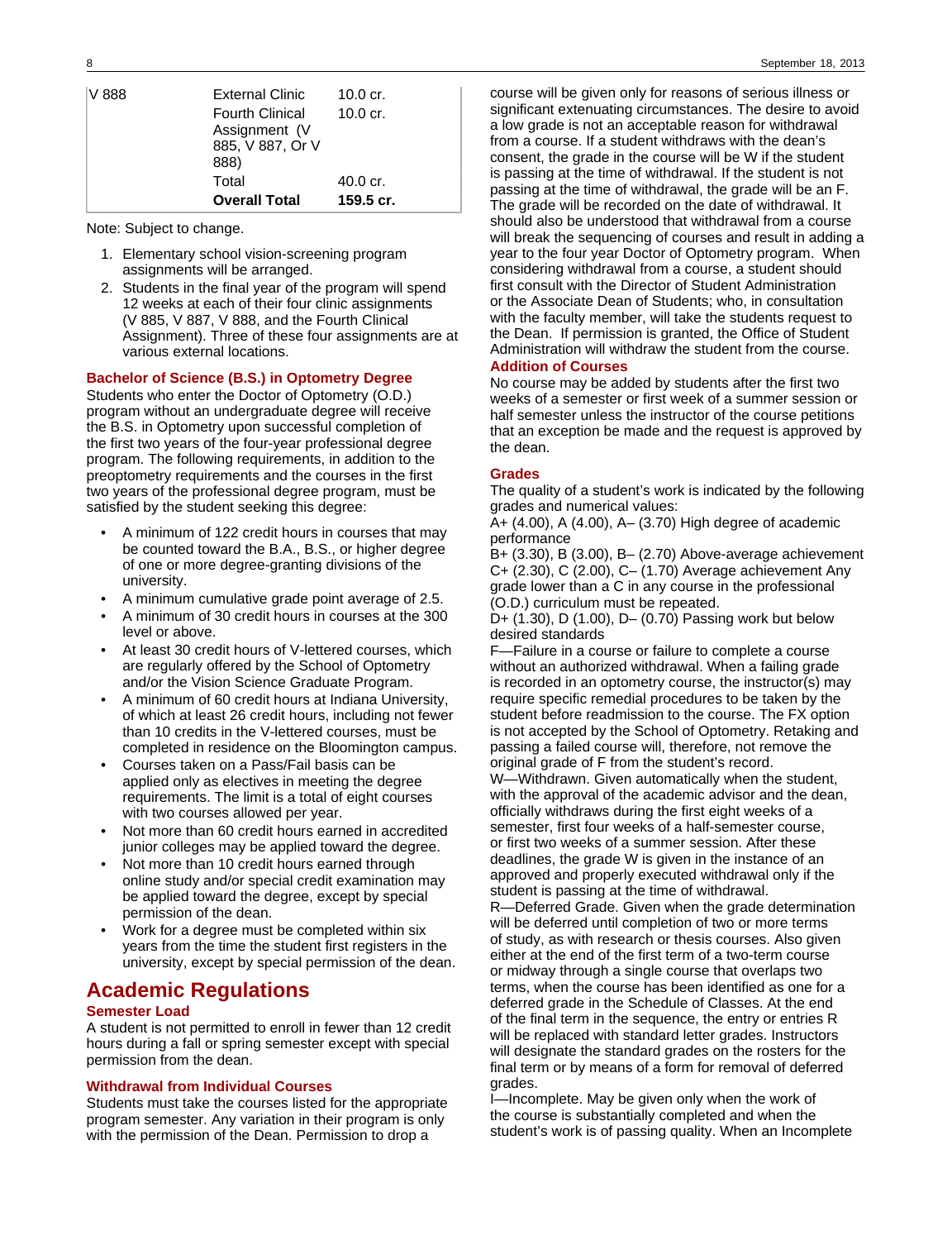is assigned, a record will be maintained in the Office of Student Administration of the School of Optometry. The record will include a statement of the reason for recording the Incomplete and an adequate guide for its removal, with a suggested final grade in the event of the departure or extended absence of the instructor from the campus.

A student must complete work required to have the Incomplete removed within one calendar year from the date of its recording, although the dean may authorize adjustment of this period in exceptional circumstances. An Incomplete that still stands after one calendar year is replaced by a grade of F.

Once a student has graduated, nothing in these regulations will prohibit the Incomplete from remaining on the record.

A student repeating a course must register for the course a second time. If any course to be repeated is a prerequisite to another course, the other course may not be taken until the prerequisite course is satisfactorily repeated.

#### **Clinic Grades**

Fourth-year rotation grades become official at the time of submission by the rotation preceptor. (Note: Grades for rotations ending mid-semester will be considered official prior to completion of the academic semester and online posting.) Academic standing will be assessed upon receipt of grades from the rotation preceptor at the completion of each fourth-year rotation.

#### **Absences from Scheduled Classes**

Illness is usually the only acceptable excuse for absence from class. Other absences must be explained to the satisfaction of the instructor, who will decide whether omitted work may be made up. The names of students who are excessively absent are to be reported by their instructors to the dean.

#### **Absences from Final Examinations**

A student who fails to attend the final examination of a course and who has a passing grade up to that time may be given a grade of Incomplete if the absence is explained to the instructor's satisfaction. A missed final examination for which there is no satisfactory excuse will be assigned a grade of F. When called upon, the Academic Review Committee of the School of Optometry will assist an instructor in weighing an excuse concerning absence from a final examination.

# **Academic Standing**

The intent of the School of Optometry is that professional students be able to graduate after four years of instruction. In some cases, six years can be considered. Although primary responsibility rests with the student, the school will work to help all students maintain good academic standing and will seek out and attempt to provide remedial help for students who are having academic difficulties.

#### **Good Academic Standing**

The minimum standard for academic good standing is a semester and cumulative grade point average (GPA) of 2.50.

### **Probation**

Academic probation results when any course grade is below a C, or if the semester or cululative grade point

average is below a 2.5. Continuation in the program requires approval by the Academic Review Committee.

#### **Course Repeat**

A course grade of C- or below is considered to be unacceptable and the course must be repeated. If a student does receive an unacceptable grade requiring that the course be repeated the following year, the student must restart that semester the following year and repeat all courses for that semester in which a grade of C+ or below was received.

#### **Academic Review**

Students on probation will be evaluated by the Academic Review Committee to determine whether they can continue in the program. In many cases, the Academic Review Committee will make recommendations about help and remedial work that will make it possible for the student to achieve better academic performance. In some cases probation could result in dismissal.

#### **Clinical Competence**

At the end of the second year, students are required to pass a competency examination in preparation for the course V 680 Introduction to Clinic. A student who fails the competency examination must complete remediation and take the examination again. If the student fails any part of the competency twice, the student will not receive a passing grade for the course, will not be permitted to enter clinic and must repeat V 654. A student who does not ultimately pass the competency exam will be ineligible to continue.

#### **Remediation**

If a student receives a grade of less than a C in any thirdor fourth-year clinic rotation, the student must enroll in and complete with a grade of C or better V 780 Clinical Skills Enhancement (third-year clinic remediation) or V 880 Clinical Skills Enhancement (fourth-year clinic remediation) prior to continuation of the third- or fourthyear clinic rotation.

A student who fails to complete V 780 or V 880 with a grade of C or better will be ineligible to continue.

If an intern is unable to continue with a clinical rotation for academic, clinical performance reasons and/or professional misconduct, the grade of F will be assigned, and the intern will be ineligible to continue.

Policies and procedures are explained in detail in the most recent [Indiana University School of Optometry Eye Care](http://www.opt.indiana.edu/intranet/Clinics/ClinicManual.aspx) [Centers Student Orientation Manual](http://www.opt.indiana.edu/intranet/Clinics/ClinicManual.aspx) (password required).

In addition to possible dismissal following Academic Review, dismissal can occur if:

- the student earns lower than a 1.00 GPA for any semester, regardless of cumulative GPA
- the student earns both lower than a 2.50 GPA in a semester and a recommendation by the Academic Review Committee
- the student has failed to complete V780 or V880 with a grade of C or higher
- the student has failed the clinical competency examination two times and recommendation by the Academic Review Committee.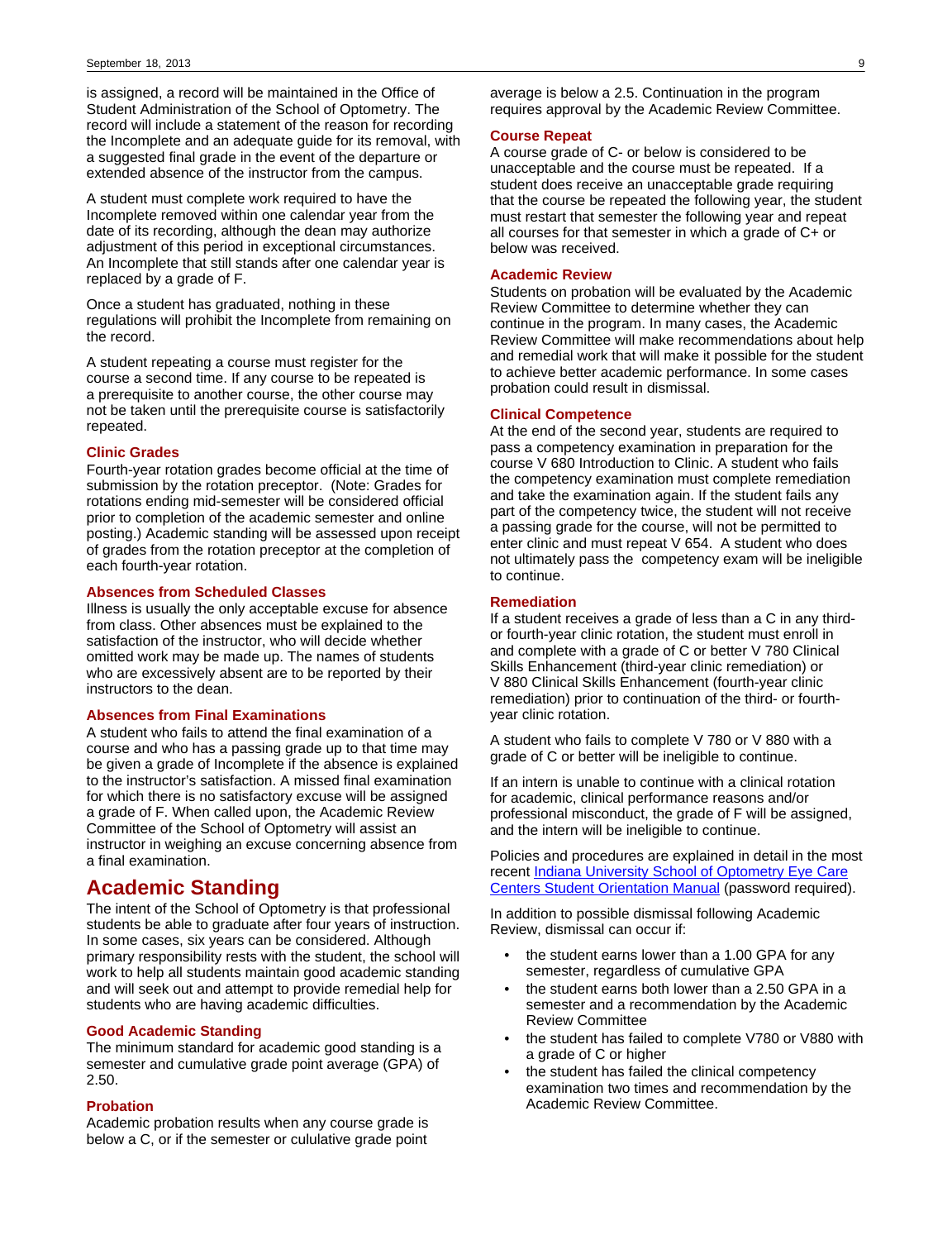- the student fails a clinical course after remediation; clinical courses are V 680, V 786, V 787, V 788, V 789, V 885, V 887, V 888
- the student has received a grade of F for a rotation during the fourth year

#### **Academic Misconduct**

Academic integrity is fundamental to the intellectual life of the university and to the education of each student. The following acts of academic dishonesty are prohibited: cheating, fabrication, plagiarism, interference, and facilitating academic dishonesty. Proven academic misconduct is grounds for dismissal.

#### **Honor Code**

In 2013 the IUSO faculty and students adopted an [Honor](http://www.opt.indiana.edu/intranet/Repository/HonorCodeFinalVersion.pdf) [Code.](http://www.opt.indiana.edu/intranet/Repository/HonorCodeFinalVersion.pdf) Annually, during incoming student Orientation, students will review and receive instruction on applying and adhering to the **Honor Code**.

#### **Professional Misconduct**

Maintaining standards of professional conduct is essential to the integrity of the profession. Professional misconduct is strictly prohibited. This includes dishonest conduct (including, but not limited to, false accusation of misconduct; forgery; alteration or misuse of any university document, record, or identification; and giving to a university official any information known to be false) and use or possession of alcoholic beverages or illegal drugs on university property or during a university activity.

In addition, fraud and patient endangerment and abandonment will be grounds for dismissal. Standards for patient care procedures and for professional behavior in a clinical setting are detailed in the most recent Indiana University School of Optometry Eye Care Centers Student Orientation Manual.

Additional rules and regulations of the university are available in the [Code of Student Rights, Responsibilities,](http://www.iu.edu/~code/) [and Conduct](http://www.iu.edu/~code/) published by Indiana University. It is each student's responsibility to be aware of these regulations. Violation of the Code of Student Rights, Responsibilities, and Conduct may result in dismissal.

#### **Academic Fairness Committee**

The charge of the committee is to consider, arbitrate, and adjudicate grading disputes in cases of procedural errors and in cases where evaluation on nonacademic grounds is alleged.

The Academic Fairness Committee is composed of three students and three faculty members, chosen by the dean of the School of Optometry.

Issues dealing with substantive quality of the student's academic performance and involving intrinsic, professional, academic judgments by a faculty member lie outside the Committee's jurisdiction.

# **Courses**

**OPT-V 501 Integrated Optometry (2 cr.)** This course sequence is offered over three semesters. Overall goal is to provide an integrated perspective of optometry in the paradigm of problem-based learning (PBL). The problems will be clinical cases (four-six cases per semester) which relate to the contents of courses taught contemporaneously in optics, biomedical, and ocular

biology modules. Students will meet in small groups to discuss the problems guided by a faculty facilitator.

**OPT-V 502 Integrated Optometry (2 cr.)** This course sequence is offered over three semesters. Overall goal is to provide an integrated perspective of optometry in the paradigm of problem-based learning (PBL). The problems will be clinical cases (four-six cases per semester) which relate to the contents of courses taught contemporaneously in optics, biomedical, and ocular biology modules. Students will meet in small groups to discuss the problems guided by a faculty facilitator.

#### **OPT-V 521 Optics I: Geometric and Visual Optics (4 cr.)** P: Calculus, Physics P 202, and enrollment in the School of Optometry or permission of instructor. Fundamentals of geometric and physical optics. Optical analysis of myopia, hyperopia, and astigmatism. Components of the eyes and their optical properties.

Clinical instrumentation for optical measurement and diagnosis of eyes.

### **OPT-V 523 Optics II: Geometric and Visual Optics**

**(4 cr.)** P: V 521 or permission of instructor. Continuation of application of the principles of geometrical and physical optics to the optical description and correction of the eye. Schematic optical models of the eye. Measurement of light. Higher-order aberrations and their impact on vision.

**OPT-V 540 Ocular Biology I (4 cr.)** Head and neck neuroanatomy related to the normal functioning of the eye and visual system. Detailed anatomy/histology and physiology of the eye and adnexa. Maintenance of optical transparency and intraocular pressure. Phototransduction, retinal physiology, and the basis for the electroretinogram and electro-oculogram.

**OPT-V 542 Systems Approach to Biomedical Sciences I (SABS-I) (4.5 cr.)** This is the first of a three-semester sequence which presents basic science information organized into specific organ systems. The first module will cover common processes: basic biochemistry, cell and molecular biology, fundamentals of physiology, pharmacology, immunology/infection, and oncology. Subsequent modules are organized to discuss the structure, function, pathology and therapy for each organ system. These modules include: cardiovascular/ pulmonary, renal, gastrointestinal, reproductive, neuromuscular-skeletal, endocrine, hematopoietic.

### **OPT-V 543 Systems Approach to Biomedical Sciences II (4 cr.)** P: V 542. Continuation of SABS-I.

**OPT-V 550 Clinical Sciences I (3 cr.)** Introduction to clinical history and interview techniques, health history content, and medical record documentation as applied to the optometric setting; optometric and medical terminology, interview techniques for special populations, legal aspects of medical records, differential diagnosis of visual symptoms, introduction to physical assessment, slit lamp biomicroscopy and ophthalmoscopy.

### **OPT-V 551 Clinical Sciences I: Motility and Refraction**

**(3 cr.)** P: V 550 Vision examination techniques and theory. Application of vision testing instrumentation with emphasis on preliminary test, motility and refractive tests. The study of the principles involved in the measurement, epidemiology, and treatment of ametropia, oculomotor imbalances, and associated conditions.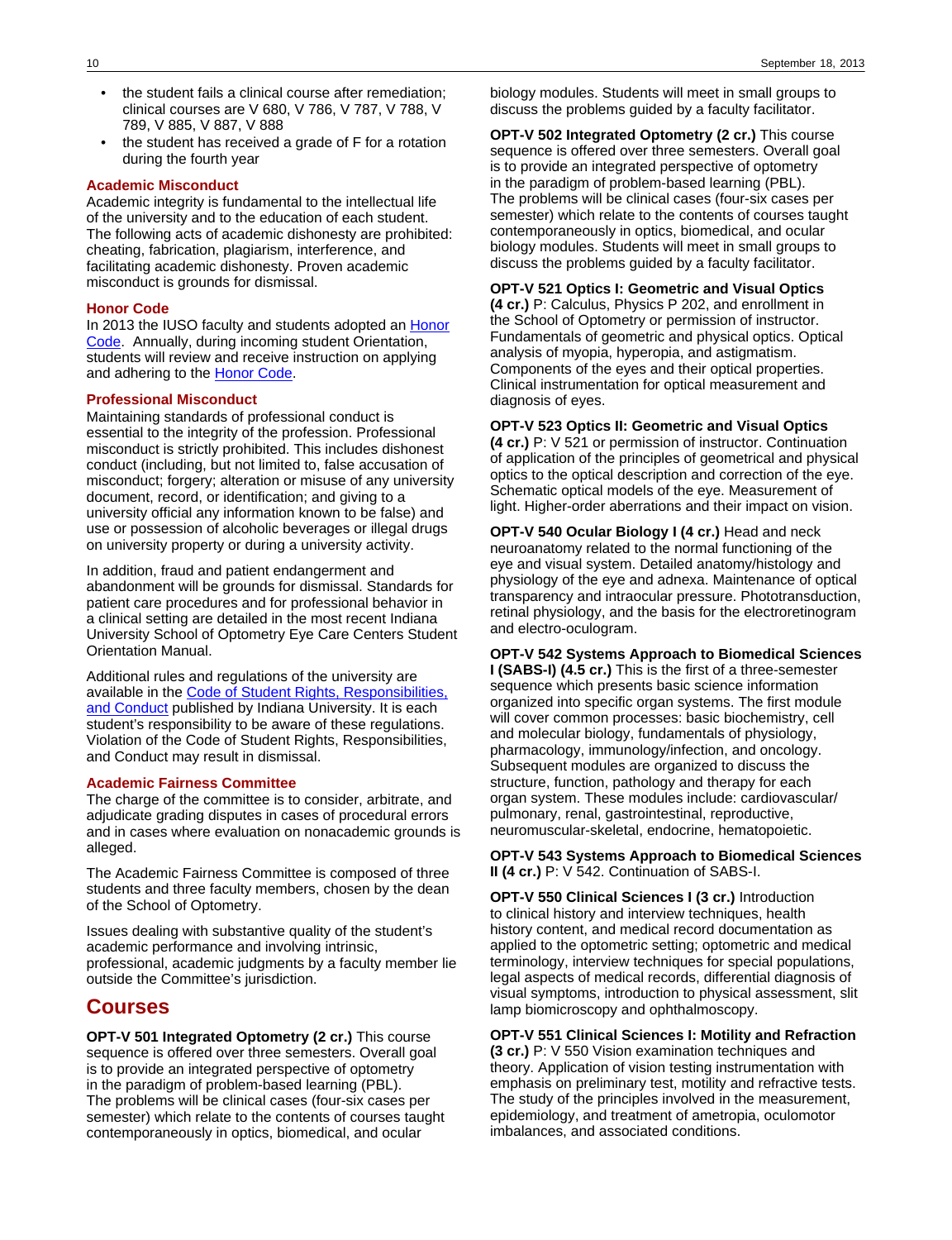**OPT-V 552 Clinical Sciences II: Anterior Segment Examination Techniques (2 cr.)** P: V 550 Introduction to techniques used to examine and evaluate the health of the anterior segment of the eye, including use of the slit lamp biomicroscope, clinical measurement of intraocular pressure, foreign body evalution and removal. Other techniques will be introduced as appropriate.

**OPT-V 560 Vision Science I (Perception) (3.5 cr.)** Provides an understanding of how visual performance is determined by the underlying biology of the eye and the brain. Topics include visual pathway, neuroanatomy and physiology, with special emphasis on the roles of receptive and nureal sampling.

**OPT-V 569 Selected Studies (elective, cr. arr. cr.)** Items of current scientific interest. Consideration given to students' special interests. May include writing of abstracts and reviews of current vision science literature. May be repeated for credit with permission of instructor.

**OPT-V 574 Introduction to Epidemiology & Optometric Research (2 cr.)** Introduction to epidemiology and biostatistics, principles of epidemiological inquiry and research design, and the application of statistical methods to clinical data.

**OPT-V 601 Integrated Optometry (2 cr.)** This course sequence is offered over three semesters. Overall goal is to provide an integrated perspective of optometry in the paradigm of problem-based learning (PBL). The problems will be clinical cases (four-six cases per semester) which relate to the contents of courses taught contemporaneously in optics, biomedical, and ocular biology modules. Students will meet in small groups to discuss the problems guided by a faculty facilitator.

**OPT-V 631 Optics III: Ophthalmic and Advanced Clinical Optics (4 cr.)** P: V 523 or permission of instructor. Design and application of ophthalmic spectacles and materials. Optics of low vision.

**OPT-V 632 Optics IV: Optics of Ophthalmic and Contact Lenses (4 cr.)** P: V 631 or permission of instructor. Continuation of design and application of ophthalmic spectacles and materials. Optics of contact lenses. Objective refraction, fundus imaging, optics of diseased eyes, wavefront-based treatments.

**OPT-V 633 Contact Lenses (3 cr.)** P: V 652 and V 653. Theory and practice of contact lenses. General principles of lens materials, design, care; examination, selection, fitting; diagnosis and treatment of lens wear problems; introduction to specialty fitting. Practical laboratory on lens handling, modification, and fitting.

**OPT-V 642 General Pharmacology (4 cr.)** P: V 543. Basic principles of pharmacology. Mechanisms of action and side effects of: anti-inflammatory, automoic, cardiovascular, autocoid, respiratory, CNS, anti-diabetic, chemotherapeutic, immune system, and GI drugs.

**OPT-V 644 Ocular Disease (3 cr.)** P: V 543. A detailed description of the signs, symptoms, differential diagnosis, and management of ocular disease of the anterior segment.

**OPT-V 646 Ocular Pharmacology (3 cr.)** P: V 642. Medications used in treatment of ocular disease. Ocular effects of systemic medications.

**OPT-V 652 Clinical Sciences III: Accommodation and Binocular Vision (3 cr.)** P: V 551 and V 552. Vision examination techniques and theory and application of vision testing instrumentation, with emphasis on accommodation and binocular vision; accommodation and vergence test findings as they relate to normal function, subjective symptoms, and performance; theory and case analysis of no-strabismic binocular vision problems.

**OPT-V 653 Clinical Sciences III: Posterior Segment Examination Techniques (2 cr.)** P: V551, V552. Introduction to techniques used to examine and evaluate the health of the posterior segment of the eye, including direct ophthalmoscopy, monocular and binocular indirect ophthalmoscopy, fundus biomicroscopy, three mirror gonioscopy, and posterior pole imaging techniques. Other techniques will be introduced as appropriate.

**OPT-V 654 Clinical Sciences IV (4 cr.)** P: V 652 and V 653. Advanced clinical analysis, procedures, and protocols for examinations of patients in the clinical setting, and comprehensive eye and vision examinations with scheduled patients; patient assessment and plan, patient communication; introduction to clinical ocular disease and protocols.

**OPT-V 665 Vision Science II: Ocular Motility (2.5 cr.)** Characteristics, control, and deficits of the five somatic eye-movement systems (convergence, saccadic version, pursuit version, fixation maintenance, vestibular reflex) and the autonomic systems subserving accommodation and pupillary diameter and reflexes.

**OPT-V 666 Vision Science III Binocular Vision (4 cr.)** P: V 560, V 652 & V 665. This course is intended to prepare the student to manage the common binocular vision anomalies encountered in primary care optometry. The course will examine the anatomical, physiological, psychophysical, and oculomotor characteristics of normal binocularity in humans. The course will then present diagnosis and management strategies for both nonstrabismic and strabismic patients.

**OPT-V 680 Introduction to Clinic (Summer Clinic) (2.5 cr.)** P: Students must be in good academic standing, have completed all lecture and laboratory courses with a passing grade through the second professional year of study, and have passed the V 654 competency examination.

Introduction to clinical practice in visual analysis, optometric procedures, case conference; discussion and patient care for three 40-hour weeks during the summer, or the equivalent by arrangement.

**OPT-V 701 Grand Rounds I (0.5 cr.)** Presentation of cases.

**OPT-V 702 Grand Rounds II (0.5 cr.)** Presentation of cases.

**OPT-V 745 Ocular Disease II (3 cr.)** P: V 644. A detailed description of the signs, symptoms, differential diagnosis, and management of ocular disease of the posterior segment; neurological diseases affecting the eye; and application of ocular therapeutics.

**OPT-V 746 Ocular Disease III (Neuro-Optometry) (2 cr.)** P: V 745. A detailed discussion of the signs, symptoms,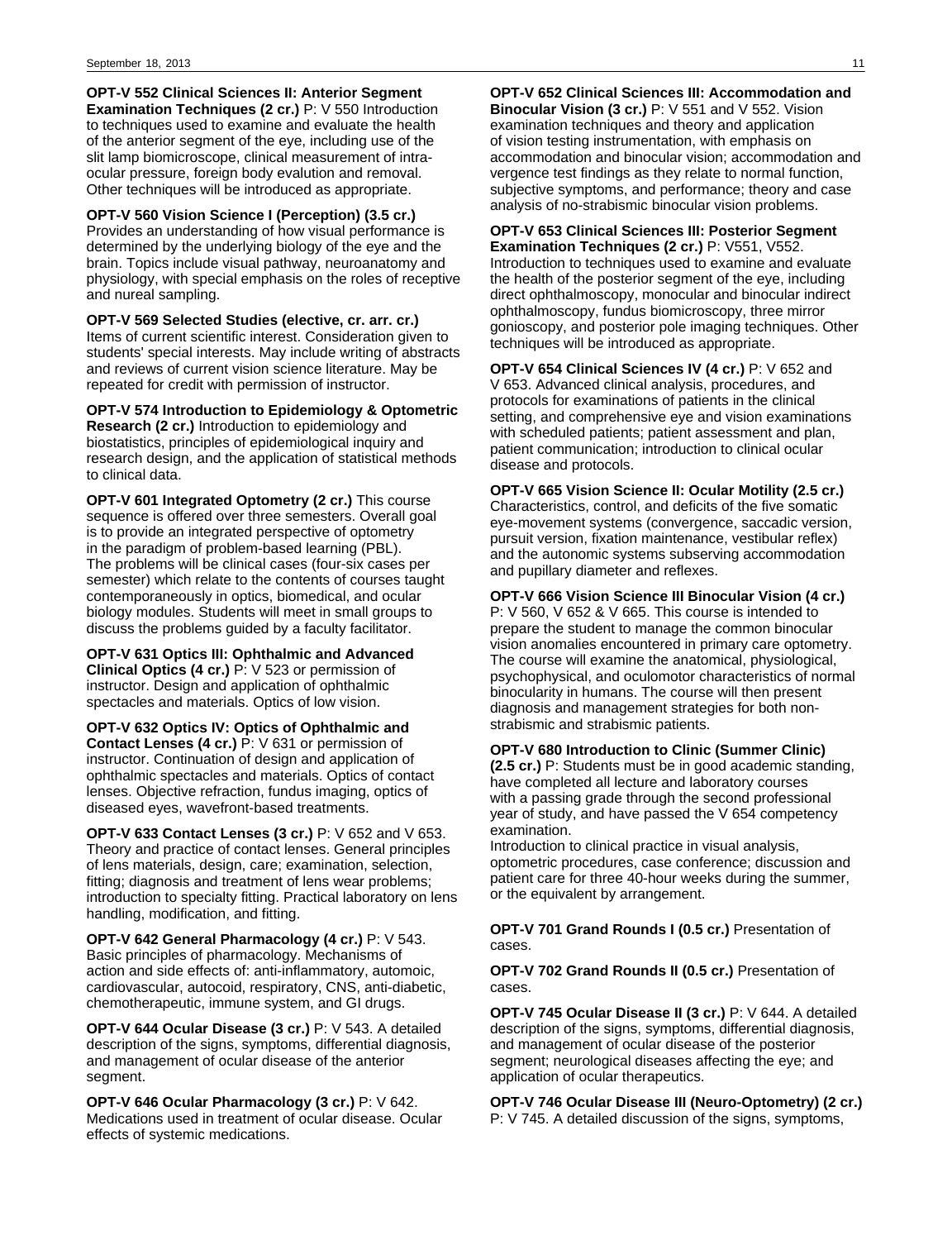differential diagnosis, and management of neurological diseases affecting the eye.

**OPT-V 748 Principles and Methods of Physical Assessment and Medicine (3.5 cr.)** P: V 680. Physical examination with emphasis on HEENT and neurological screening, and their relationship to ocular health conditions and medical management; clinical chemistry and interpretation of clinical laboratory tests; criteria for referral to other providers, and emergency office procedures.

**OPT-V 749 Ocular Disease IV (Applied Ocular Therapeutics) (3 cr.)** P: V 745. The use, in clinical optometric practice, of legend drugs, lasers, and other therapeutic devices in the treatment and management of ocular disease.

**OPT-V 751 Low Vision Rehabilitation (3 cr.)** P: V 652 and V 654. Special examination procedures and patient management techniques for the visually impaired. Evaluations and prescriptions of optical, nonoptical, and electronic devices. Overview of rehabilitative services.

**OPT-V 752 Advanced Contact Lens Topics I (2 cr.)** P: V 633 Applications of contact lenses. This course covers the fitting and care of patients requiring specialty contact lenses and more difficult cases including, but not limited to, correcting astigmatism, tinted and cosmetic lenses, fitting the presbyopic patient, fitting infants and children, fitting keratoconic patients, fitting postsurgical and other distorted corneas; haptic lenses, cosmetic shells, and prosthetic eyes.

**OPT-V 754 Optometric Profession (Public Health, Policy, Legal, History and Ethical Issues) (2 cr.)** Introduction to the fundamentals and principles of public health; an overview of public and community health problems, planning, and care, with special attention to optometric and other visual aspects of variously identified segments of the community. Includes considerations of quality, efficiency, economics, and regulation of vision and health care delivery and utilization.

**OPT-V 756 Clinical Assessment I (1 cr.)** P: V 680. C: V 745. Introduction to clinical reasoning and formulation of differential diagnostic protocols for investigation of various visual problems.

**OPT-V 757 Clinical Assessment II (1 cr.)** P: V 756. A continuation in the clinical reasoning and formulation of differential diagnostic protocols for investigation of various visual problems.

**OPT-V 758 Advanced Clinical Concepts in Binocular Vision and Pediatrics (1.5 cr.)** P: V 666, V 680, V 781. The goal of this course is to provide the students with advanced knowledge in the areas of binocular vision and pediatrics. Topics covered will include clinical cases involving amyblyopia, strabismus, infants, and vision therapy among others. Classes will be a mixture of case presentations and lecture. Students will have an enhanced understanding of how to diagnose and treat patients with these disorders upon completion of the course.

**OPT-V 759 Business Aspects of Optometry (2 cr.)** The business of optometric practices and career opportunities and aspects of optometry.

**OPT-V 780 Clinical Skills Enhancement-3rd (2-2.5 cr.)** Increased supervision provided by clinical faculty for students having dificulty in areas of clinical performance.

**OPT-V 781 Pediatric Optometry (3 cr.)** P: V 666 and V680. Specialized diagnosis and management strategies for the infant and child. Topics to include refractive and binocular vision anomalies, disease, pharmacology and an Optometrist's role in assessment and management of visual perception, learning disabilities and reading problems. Communication with parents, educators and other professionals.

**OPT-V 782 Preservation of Clinical Skills (3-5 cr.)** P: V 680, V 786, V 787, V 788, and V 789 Supervision by Clinical Faculty on the clinic floor for students who did not receive a passing grade in a third year didactic course. Allows students to maintain clinical knowledge while they are completing third year coursework.

**OPT-V 786 Optometry Clinic (3 cr.)** P: V 680 with a minimum grade of C. Clinical practice in visual analysis, patient care, and optometric procedures. Case discussion and student evaluation on a daily basis. Patient care includes assisting patients with selection of suitable eye wear.

**OPT-V 787 Optometry Clinic (3 cr.)** P: V 786 with a minimum grade of C. A continuation of V 786. Clinical practice in visual analysis, patient care, and optometric procedures. Case discussion and student evaluation on a daily basis. Patient care includes assisting patients with selection of suitable eye wear.

**OPT-V 788 Optometry Clinic (3 cr.)** P: V 787 with a minimum grade of C. Clinical practice in visual analysis, patient care, and optometric procedures. Case discussion and student evaluation on a daily basis, case presentation by student interns. Patient care includes assisting patients with selection of suitable eye wear.

**OPT-V 789 Optometry Clinic (3 cr.)** P: V 788 with a minimum grade of C. Continuation of V 788. Clinical practice in visual analysis, patient care, and optometric procedures. Case discussion and student evaluation on a daily basis, case presentation by student interns. Patient care includes assisting patients with selection of suitable eye wear.

**OPT-V 880 Clinical Skills Enhancement-4th year (5-10 cr.)** Increased supervision provided by clinical faculty for students having difficulty in areas of clinical performance.

**OPT-V 884 Optometry Clinic-Arranged (5 cr.)** P: P: V 680, V 786, V 787, V 788, and V 789, as well as successful completion of all lecture and laboratory courses through the third professional year of study. Advanced clinical optometric training with emphasis on optometric specialties such as contact lens care, ocular disease diagnosis/management, binocular vision analysis/therapy, and pediatrics.

**OPT-V 885 Optometry Clinic (10 cr.)** P: V 680, V 786, V 787, V 788, and V 789, as well as completion of all lecture and laboratory courses through the third professional year of study. Advanced clinical optometric training with emphasis on optometric specialties such as contact lens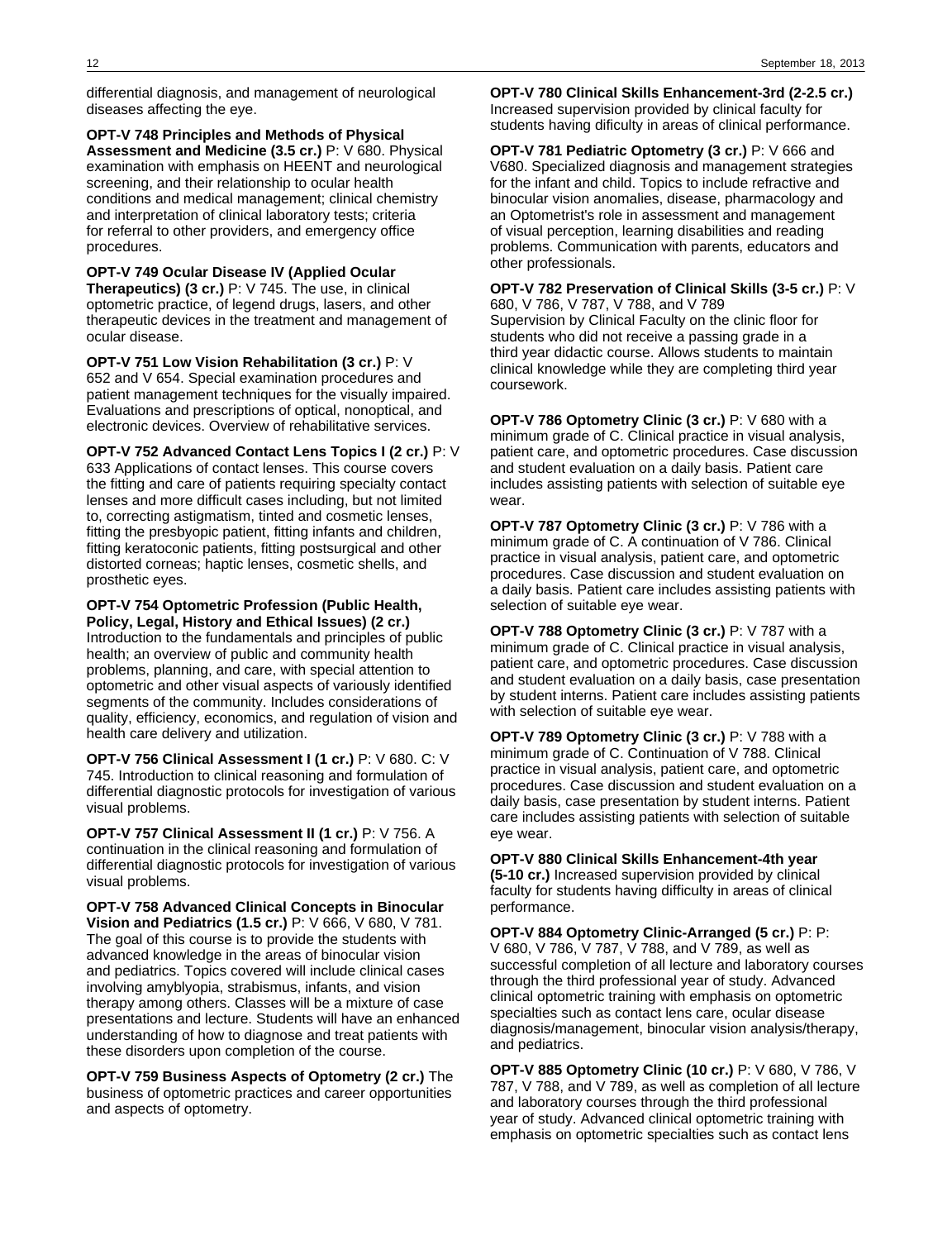care, ocular disease diagnosis/ management, binocular vision analysis/ therapy, and pediatrics.

**OPT-V 887 Extension Clinic (10 cr.)** P: V 680, V 786, V 787, V 788, and V 789, as well as completion of all lecture and laboratory courses through the third professional year of study. An intensive, hands-on patient care experience at a large urban optometry clinic in Indianapolis. Includes experience in primary care as well as specialty services.

**OPT-V 888 External Clinic (10 cr.)** P: V 680, V 786, V 787, V 788, and V 789, as well as completion of all lecture and laboratory courses through the third professional year of study. An intensive, hands-on patient care experience at an affiliated external clinical site such as a military hospital, Veterans Administration medical facility, or referral eye center.

# **Residencies**

After completing the Doctor of Optometry Program graduates may wish to further their clinical expertise by completing a residency in a specialty area. Residencies allow graduates to focus and expand their knowledge in a specific area of Optometry. Residency programs offer the opportunity to treat many challenging cases with guidance from top clinicians who are experts in the field.

Residencies provide the graduate with a level of expertise that expands their career opportunities. These opportunities may include interdisciplinary practices, clinical and hospital settings, as well as teaching opportunities in schools and colleges of optometry.

The Indiana University School of Optometry offers residencies in the areas of Contact Lenses and Cornea, Ocular Disease, Binocular Vision/Pediatrics, and Primary Care. The School also offers affiliated residencies in Primary Care and Ocular Disease located in Illinois, Kentucky, and West Virginia.

Indiana University directs all residencies through the office of Don W. Lyon, O.D., Director of Residencies, School of Optometry, Indiana University, 744 E. Third St. , Bloomington, IN 47405-3680; (812) 855-1917. For information or applications, please contact the individual program coordinator or the office of the director of residencies. Information can also be found at the school's [website.](http://www.optometry.iu.edu/academics/residencies/index.shtml)

# **IU School of Optometry Residencies**

**Cornea and Contact Lenses**

Indiana University School of Optometry 800 E. Atwater Avenue Bloomington, IN 47405-3680 (812) 855-5446 Program Coordinator: Susan Kovacich, O.D., [skovach@indiana.edu](mailto:skovach@indiana.edu) Positions Available: 1

#### **Ocular Disease**

Indiana University School of Optometry 800 E. Atwater Avenue Bloomington, IN 47405-3680 (812) 855-5941 Program Coordinator: Jane Ann Grogg, O.D., F.A.O.O. [jgrogg@indiana.edu](mailto:jgrogg@indiana.edu) Positions Available: 1

### **Pediatric Optometry**

Indiana University School of Optometry 800 E. Atwater Avenue Bloomington, IN 47405-3680 (812) 856-1964 Program Coordinator: Don W. Lyon, O.D., F.A.A.O., [dwlyon@indiana.edu](mailto:dwlyon@indiana.edu) Positions Available: 1

#### **Primary Care**

IU School of Optometry 803 N. Monroe Bloomington, IN 47404 (812) 855-1671 Program Coordinator: Patricia Henderson, O.D., [henderso@indiana.edu](mailto:henderso@indiana.edu) Positions Available: 1

# **IU-Affiliated Residencies**

**Ocular Disease** Bennett & Bloom Eye Centers 4010 Dupont Circle Suite 380 Louisville, KY 40201 (502) 895-0040 Director: Lee Peplinksi, O.D. [drp@eyecenters.com,](mailto:drp@eyecenters.com) [admin@eyecenters.com](mailto:admin@eyecenters.com) Positions Available: 1

### **Ocular Disease**

Huntington VA Medical Center Optometry Service (123) 1540 Spring Valley Drive Huntington, WV 25704 (304) 429-6755 x 2696 Program Coordinator: Matthew Simpson, O.D., [Matthew.Simpson2@va.gov](mailto:Matthew.Simpson2@va.gov) Positions Available: 3

#### **Ocular Disease**

University of Kentucky Medical Center Department of Ophthalmology E 309 Kentucky Clinic 740 S. Limestone Drive Lexington, KY 40536-0284 (859) 323-5867 X 259 Program Coordinator: Cliff M. Caudill, O.D., [Cmcaud2@email.uky.edu](mailto:Cmcaud2@email.uky.edu)

Positions Available: 1

#### **Primary Eye Care**

Illiana Health Care System 1900 E. Main Street Danville, IL 61832 (217) 554-4587 Program Coordinator: Stephen Boyer, O.D., [Stephen.Boyer@med.va.gov](mailto:Stephen.Boyer@med.va.gov) Positions Available: 1

Lexington VA Medical Center 12250 Leestown Rd. Lexington, KY 40511 Ashley Rone, O.D., Ashley.Rone [Ashley.Rone@va.gov](mailto:Ashley.Rone@va.gov) Positions Available: 3

**For the most up-to-date information, please visit the [IUSO Residency homepage](http://www.optometry.iu.edu/academics/residencies/index.shtml).**

# **Honors & Awards**

Indiana University Doctor of Optometry (OD) students are eligible for a number of awards and honors, including cash, plaques, equipment, expense-paid trips, and other visible rewards of excellent. A number of the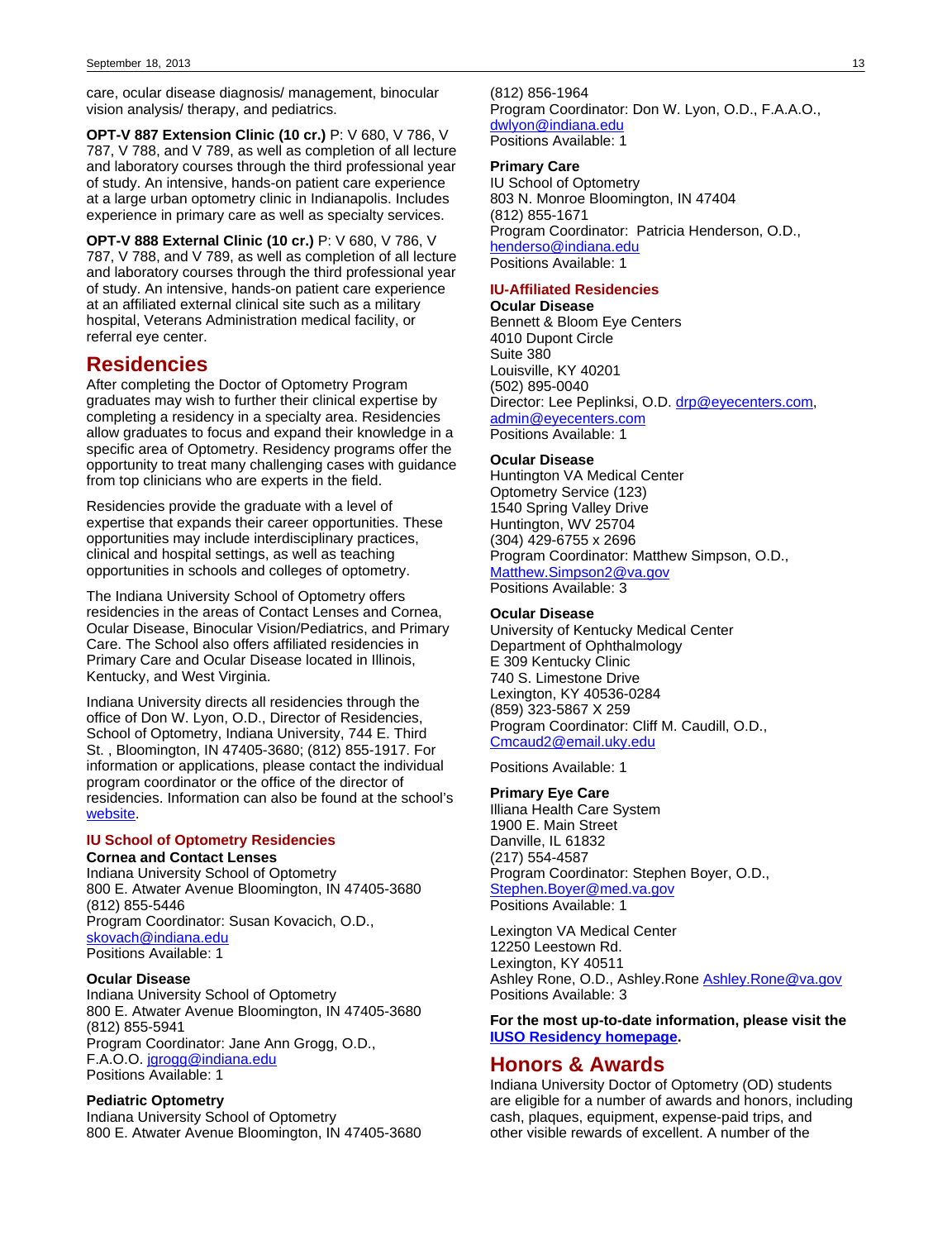awards require a specific application, while other awards are made without students knowing they were being considered. Several other awards are decided solely by the Awards & Honors Committee, are selected by consensus of clinical faculty, or are chosen by a vote of instructors, staff and peers. Additional awards are the result of nationwide competitions.

It is important to note that some awards, especially those offered by ophthalmic companies, might vary from year to year. Students must submit an appropriate paper for consideration, have achieved overall academic excellence, have exhibited a particular clinical proficiency, or have financial need.

The Office of Student Administration works closely with the Awards & Honors Committee to inform students (typically by email) of opportunities, deadlines, and details of the various awards. Please direct any questions to the Office of Student Administration in OP 231 by phone at 812-855-1917 or at [iubopt@indiana.edu](mailto:iubopt@indiana.edu).

To view a full list of awards that have been offered in the past, please [visit.](http://www.optometry.iu.edu/doc/optometry-awards.pdf)

# **Financial Aid**

To apply for federal financial assistance, students need to file the Free Application for Federal Student Aid (FAFSA) between January 1 and March 1 each year. They may also file after March 1, but may not be considered for all the aid possible, depending on funding. Students may file the FAFSA at [www.fafsa.ed.gov.](http://www.fafsa.ed.gov)

To be eligible for federal financial aid, a student must:

- be a U.S. citizen or eligible noncitizen
- have a valid social security number
- register with the Selective Service, if required
- not be in default or owe an overpayment on previous federal aid
- be admitted to an IU degree program
- make satisfactory academic progress

More information on eligibility requirements, the application process, and specific financial aid programs can be found at [studentcentral.indiana.edu](http://studentcentral.indiana.edu/).

#### **Borrowing**

Financing an optometric education can be a long-term investment if a student needs to borrow money. Students must understand the implications of receiving student loans, such as the obligation to repay them with interest once they obtain their degrees. There are several student loan programs available to doctoral optometric students:

- **Federal Stafford**
- Federal Perkins Loan
- Federal Health Professions Loan (students must provide parent data on the FAFSA to be considered for this loan)
- Federal PLUS Loan for graduate students

There are other sources for loans (along with state and association assistance programs) that students can fully research to obtain funding. Information can be obtained from the American Optometric Association as well as from local and state optometric associations.

#### **Other Programs**

Other federal aid programs include Federal Veterans Benefits and Military Health Professions scholarships. In addition, other options include:

- Teaching Assistantships
- Educational Opportunity Fellowships

Other scholarships and awards through the School of Optometry are listed in the "Student Honors and Awards" section in this bulletin. Applications and information about these programs can be obtained from the Office of Student Administration. A free search for other scholarships, not from the school, is available on line at [www.fastweb.com.](http://www.fastweb.com)

#### **Financial Aid Contact**

Please contact the School of Optometry's Associate Director of Financial Aid with questions or concerns at School of Optometry, 800 E. Atwater Avenue, Indiana University, Bloomington, Indiana 47405-3680; email [jmgingri@indiana.edu](mailto:jmgingri@indiana.edu) for in-person or telephone appointments, which can be scheduled by calling the Office of Student Administration at (812) 855-1917. Information regarding other sources of financial aid is available on the School of Optometry's [website](http://www.optometry.iu.edu/admissions/financial-aid-scholarships/index.shtml).

# **Graduate Program in Vision Science (MS, PhD)**

Vision scientists study the eye and how we see as well as both the pathogenesis of visual dysfunction and the amelioration of visual disabilities. Vision science is multidisciplinary, and can include the study of biochemistry, biophysics, engineering, epidemiology, molecular biology, cell biology, neuroscience, optics, ophthalmology, optometry, pathology, physiology, psychology, statistics, and any other discipline that relates to the eye and its problems. Both the M.S. and Ph.D. degrees provide breadth through a variety of course offerings. The thesis based M.S. and Ph.D. degrees also add depth to the training of vision scientists through original research leading to a thesis or a dissertation.

# **Admission**

All applications must be made through the [University](http://graduate.indiana.edu/admissions/index.shtml) [Graduate School](http://graduate.indiana.edu/admissions/index.shtml) The degree requirements for admission are flexible in order to accommodate students who come to vision science from a variety of backgrounds. A bachelor's degree (or equivalent) in science is required, and this should include course work appropriate to the area of vision science in which the student wishes to pursue an advanced degree. Detailed admission criteria are listed with the description of the degrees.

# **Degree Requirements**

### **Non-thesis Master of Science Degree Admission Requirements**

The typical candidate for this program would be a practitioner who has an undergraduate degree in optometry or its equivalent and licensed or license eligible to practice optometry in their home country. GRE results will be required and in addition all non-native English speakers entering the program must have taken the Test of English as a Foreign Language (TOEFL) within the last 5 years. Non-typical candidates can also be considered for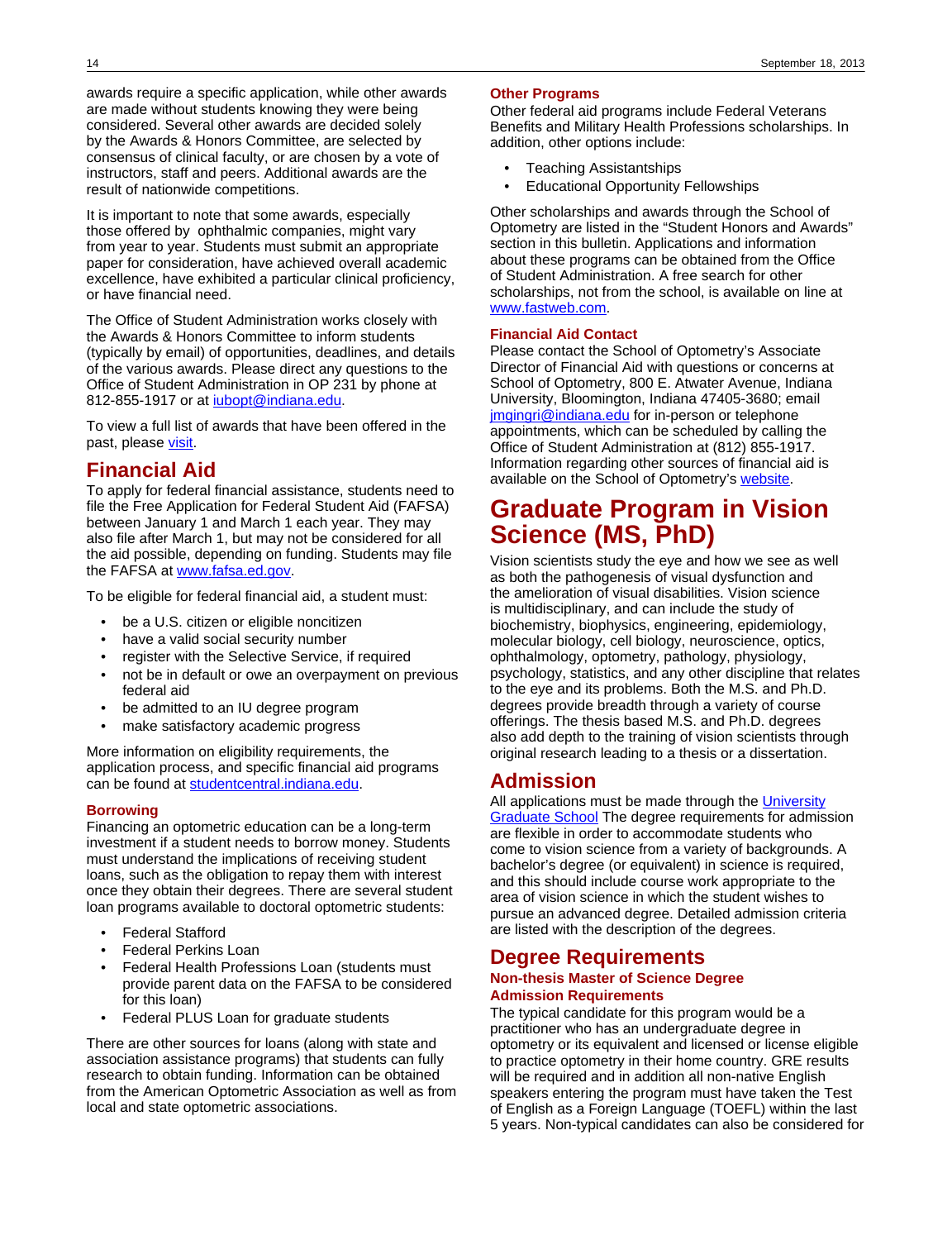admission. However, they should first correspond with the Associate Dean of Graduate Programs before applying.

#### **Curriculum**

A total of 40 credit hours are required. Most of the courses will be based on the didactic courses in the School of Optometry's Doctorate of Optometry curriculum. Core courses will provide a breadth of background and also provide training in teaching methods, epidemiology, research design and writing and will be required to attend weekly research seminars. These core courses will add up to 15 credit hours. Electives totaling 25 credit hours will concentrate on one or two specialty areas in Optometry. Prior to registration for courses in the first semester the student will meet with the Associate Dean for Graduate Programs or a faculty mentor appointed by the Associate Dean to identify specialty areas, and to obtain advice on electives.

## **Thesis-based Master of Science Degree Course Requirements**

A total of 30 credit hours is required, of which 15 credit hours must be didactic hours in vision science or approved substitutes. Students concurrently enrolled in the O.D. and MS program, may accelerate progress by receiving up to 4 graduate credit hours to this requirement of 15 didactic credit hours.

#### **Research Requirements**

Early in the program, students participate in a research project under the direction of a faculty advisor. The advisor is chosen by the student after consultation with the director of the graduate program. Research toward the thesis is guided by the advisor and a committee. After completion of the thesis, at least three members of the graduate faculty give it final approval.

### **Doctor of Philosophy Degree Course Requirements**

A total of 90 credit hours is required, of which 30 must come from didactic courses with grades of B or higher. Students enrolled in the O.D. program, may apply up to 6 credit hours to this requirement of 30 didactic credit hours. Students having received the MS degree in Vision Science from Indiana Univeristy can apply those credits towards the Ph.D degree. When the grade point average of a student falls below 3.0, the student will be placed on academic probation.

Each semester, students are required to register for and participate in the weekly Vision Science Seminar (V 765) known as "Oxyopia." Participation implies that the seminar will be taken for credit and that students will make presentations.

During the first year students will be required to take a Special Topics course in Vision Science (V768), and either Geometric and Visual Optics 1 (V 521) or Systems Approach to Biomedical Science (V 542). During the second semester students will Take Vision Science 1 (V 560) and either V 523 or V 543 as well as a special seminar (V 768). Students believing they have met these requirements may apply to the Associate Dean for Graduate Programs with an alternative program

#### **Minor Requirements**

Students will select at least one minor subject in any relevant field of study, subject to approval by their advisory committee.

The requirements for the minor are determined by the department or program offering the minor. A specialized inter-departmental minor is also possible, if approved by the University Graduate School before classes are taken.

#### **Vision Science Ph.D. Degree Requirements**

In order to ensure adequate progress toward the Ph.D. degree, all students must achieve the following milestones. Typically these should be met at the end of years 1, 2, and 3 of the program. In addition, students who are expected to teach must pass Test of English Proficiency for International Associate Instructor Candidates (TEPAIC).

#### **Advancement to Second-Year Exam**

At the end of the first year in the program each student must pass a written examination covering a wide selection of vision science topics in order to advance to the second year of the program. By this time, students should also have demonstrated an appropriate command of spoken and written English.

#### **Advancement to Third Year**

By the end of the second year all students should have identified the area of study and the specific experiments that will eventually constitute their Ph.D. thesis. This requirement will be met by submitting a formal abstract describing the proposed experiments to the Graduate Program coordinator.

This abstract must be accompanied by written approval of the Ph.D. advisor.

#### **Advancement to Candidacy**

By the end of the third year, each student must complete a written and oral qualifying examination. These examinations are administered by the student's advisory committee. The written component is the dissertation proposal, and can be in the form of a grant application. The requirement of 30 credit hours of didactic course work must be fulfilled before the qualifying examination. After successful completion of the qualifying exam, each student will be advanced to candidacy for the Ph.D. degree. Participation in the Ph.D. program will be terminated if a student fails the qualifying examination twice.

The final milestone is completion of the dissertation.

#### **Completion of Dissertation**

After completion of the written dissertation, it is presented and defended at a scheduled seminar meeting. The dissertation must be approved by the student's research committee. The student is responsible for submitting the final approved dissertation to the University Graduate School.

#### **IU University Graduate School**

The Indiana University Graduate School provides a guide to the preparation of theses and dissertations. Related forms may be acquired from the IU School of Optometry Office of Student Administration. See Website at [http://](http://graduate.indiana.edu/theses-dissertations/index.shtml) [graduate.indiana.edu/theses-dissertations/index.shtml](http://graduate.indiana.edu/theses-dissertations/index.shtml).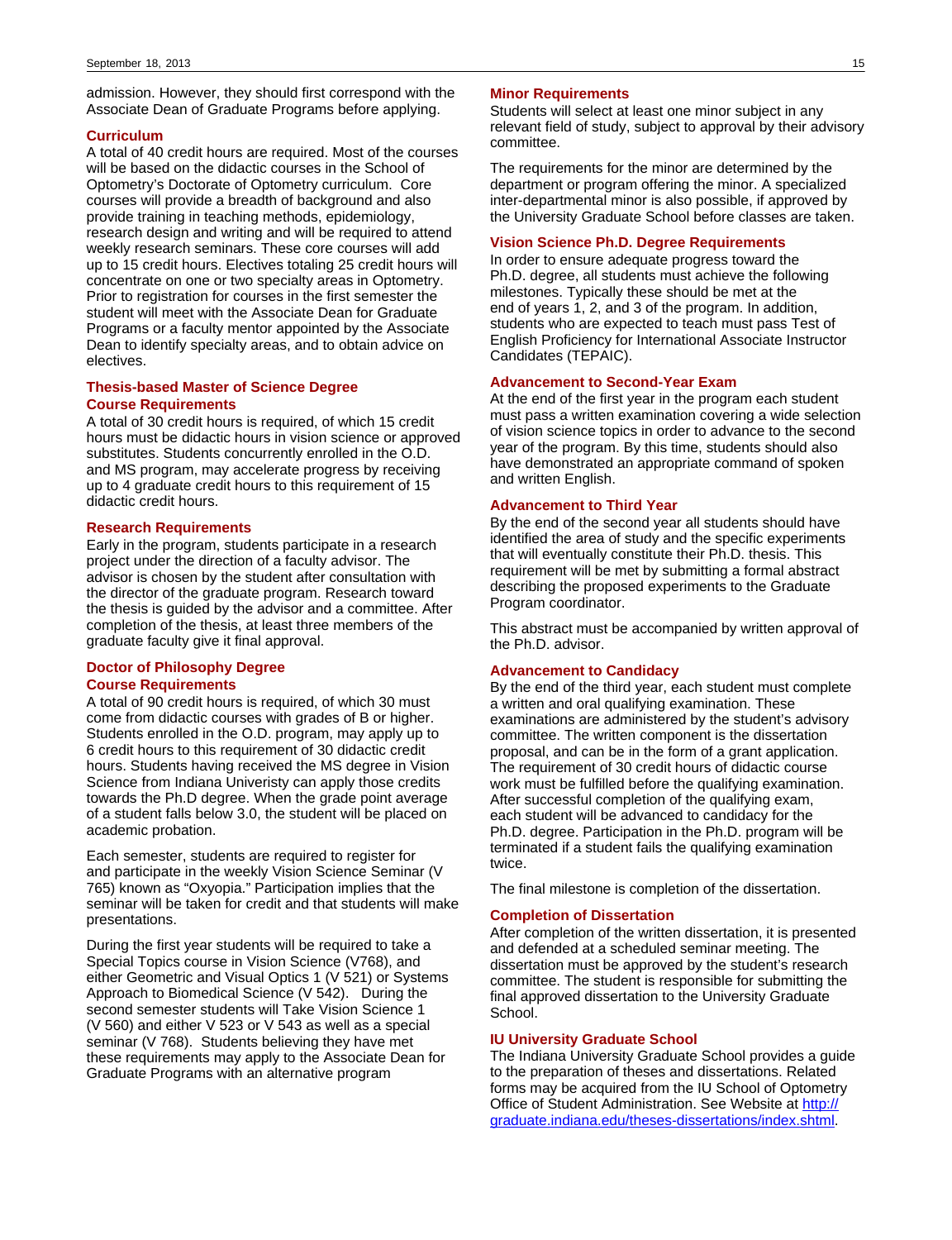## **Teaching**

All docturoal students are required to participate in teaching, usually in the second or third year of their program.

### **Ph.D. Minor in Vision Science**

Students from other departments who wish to minor in vision science should work with the Associate Dean to select an appropriate selection of three Vision Science courses from the following group: V 705, V 707, V 717, V 723, V 725, V 754, V 783, and V 791.

# **Courses**

**VSCI-V 595 First-Year Research (1-5 cr.)**

### **VSCI-V 695 Second-Year Research (1-5 cr.)**

**VSCI-V 700 Introduction to Vision Science I (4 cr.)** The first of a two-semester sequence of courses that provides a comprehensive introduction to vision science. The course is designed for graduate students enrolled in Vision Science, but is also suitable for students from other disciplines who are interested in the eye and vision.

**VSCI-V 701 Introduction to Vision Science II (4 cr.)** The second of a two-semester sequence of courses on vision science. V 700 and this course constitute a breadth requirement for Ph.D. students in Vision Science.

**VSCI-V 703 Refractive Anomalies I (3 cr.)** Optics and epidemiology of refractive anomalies of the human eye.

**VSCI-V 704 Refractive Anomalies II (3 cr.)** Development, progression, and management of myopia.

**VSCI-V 705 Ocular Surface Biology (4 cr.)** Basic biology and physiology of the ocular surface, including the cornea, conjunctiva, and tear film.

**VSCI-V 706 Ocular Surface II: Current Issues (4 cr.)** Current issues affecting the ocular surface, including contact lenses, disease, and surgery.

**VSCI-V 707 Retinal Imaging (2-3 cr.)** The fundamental methods used in imaging the human retina will be examined, including types of illumination and delivery methods, optical techniques for detection, interaction of light and tissues, systems integration, and selection of imaging modalities based on scientific goals.

**VSCI-V 716 The Visual Pathways (4 cr.)** P: Permission of the instructor. For students in the visual sciences, comprehensive study of the human optic pathways.

#### **VSCI-V 717 Visual Development in Infancy and Early Childhood (3 cr.)**

An introduction to structural and functional development of the human visual system and the methodology used to study visual development.

## **VSCI-V 718 Visual Functions in Low Vision**

**(3 cr.)** Studying behavioral aspects of visual function measurements in the low-vision population.

**VSCI-V 723 The Eye as an Optical Instrument (4 cr.)** P: OPT-V 663 or equivalent.

**VSCI-V 725 Introduction to Retinal Disease Research (3 cr.)** P: Permission of the Instructor This course will examine the underlying structural and functional systems

that support our rich visual experience and are damaged by retinal disease.

**OPT-V VSCI-V The Motility of the Eye (4 cr.)** P: V 665 or equivalent. Quantitative and qualitative study of eye movements and myologic reflexes, monocular and binocular, and related phenomena.

**VSCI-V 764 Cellular and Molecular Aspects of Ocular Disease and Injury (4 cr.)** Study of selected reports dealing with corneal wound healing, the cataractous lens, and retinal degenerations.

**VSCI-V 765 Vision Sciences Seminar (1 cr.)** Students in the Ph.D. program in Vision Science are required to take this seminar and make a presentation annually.

**VSCI-V 767 Electrophysiology of Vision (3 cr.)** Review of techniques of recording neural events, development of a neural hypothesis, experimental testing of hypothesis, writing and presenting of data and conclusions.

**VSCI-V 768 Special Topics in Vision Science (1-4 cr.)** Covers topics that are not offered on a regular basis. Possible topics include cell and molecular biology as it relates to the eye and vision, comparative studies of the vertebrate eye, current research, experimental design, optical and ophthalmic instruments, pathology, and pharmacology. This course may be taken for credit more than once when different topics are covered.

**VSCI-V 773 Classics in Physiological Optics (1 cr.)** Study of selected scientific articles of early contributors to our understanding of ocular motility, monocular and binocular functions, the optics of the eye, and ocular physiology.

**VSCI-V 783 Monocular Sensory Aspects of Vision (4 cr.)** P: V 664 or equivalent. Analysis of visual stimulus and its perception in color, form, brightness, motion, etc.

**VSCI-V 784 Binocular Sensory Aspects of Vision (4 cr.)** P: V666 or equivalent. A study of perceptual phenomena and responses facilitated by binocular vision.

**VSCI-V 791 Quantitative Methods for Vision Research (3 cr.)** Introduction to communication theory approach to problems in vision. Topics include the sensory nerve code, representation of nerve messages by orthogonal functions, sampling theorem, linear filters, Fourier analysis in one and two dimensions, analysis of directional data, stochastic processes, and signal detection theory.

**VSCI-V 792 Ethical Issues in Scientific Research (1 cr.)** This required course explores the ethical issues and dilemmas raised by research in the biological sciences.

**VSCI-V 793 Critical Evaluation of Peer Reviewed Publications in Vision Science (1 cr.)** This course provides experience to students to critically evaluate literature in the area of vision research. Students will meet for two hours each week for an eight week period. Evaluation will be based on attendance, reading assignments and class participation.

**VSCI-V 795 Third-Year Research (1-5 cr.)**

**VSCI-V 799 M.S. Thesis Research (1-10 cr.)**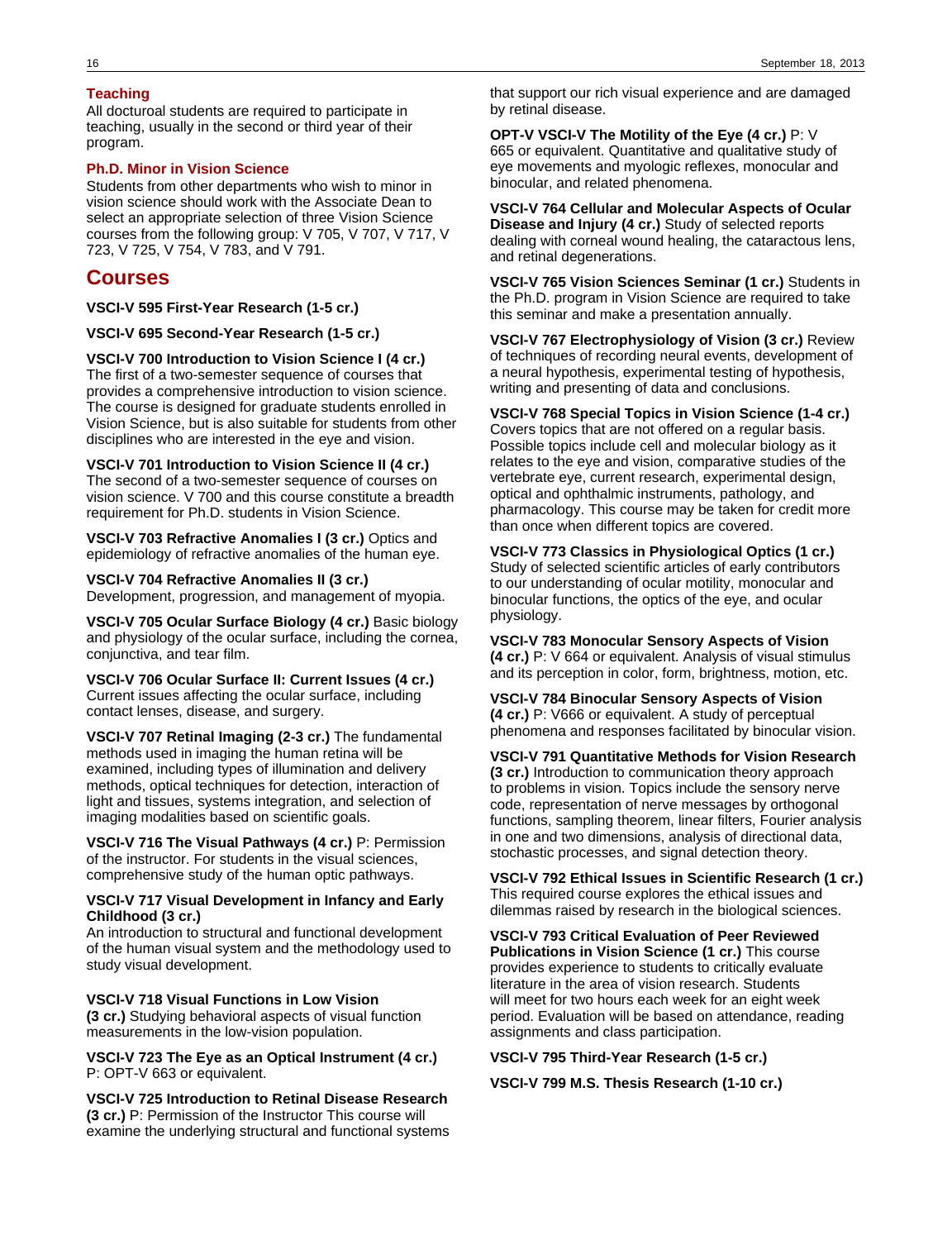**VSCI-V 801 Basic Experimental Design and Methods in Vision Science (3 cr.)** An introduction to basic research skills in vision science.

# **VSCI-V 899 Ph.D. Dissertation Research (1-12 cr.)**

# **Financial Aid & Fellowships**

A graduate student enrolled in the Vision Science Program may be eligible for fee remission awards and for fellowship and assistantship awards.

Indiana University assistance includes the Graduate Scholars Fellowship, Women in Science Graduate Fellowship, the Ronald E. McNair Graduate Fellowship, and the Educational Opportunity Fellowship. To be considered for one of these fellowships, a student should contact the Indiana University School of Optometry Office of Student Administration. Most aid programs need to be applied for in the fall semester to be available for Fall admission.

Additional information regarding eligibility may be found at the University Graduate School [website.](http://graduate.indiana.edu/index.shtml)

In addition, a graduate student may apply for **[Ezell](http://www.ezell.org)** [Fellowships of the American Optometric Foundation,](http://www.ezell.org) 6110 Executive Boulevard, Suite 506, Rockville, MD 20852; (301) 984-4734.

For other financial aid, grants-in-aid, and fellowships, refer to the University Graduate School Bulletin.

Information is also available on the [School of Optometry](http://www.optometry.iu.edu/admissions/financial-aid-scholarships/index.shtml) [Financial Aid webpage.](http://www.optometry.iu.edu/admissions/financial-aid-scholarships/index.shtml)

# **Optician/Technician Program**

The IU School of Optometry offers an Optician/Technician Program with two options for students. The first is a fast-track that allows students to earn a Certificate in Optometric Technology/Opticianry in two semesters (29 credits). The second option allows students to build on the certificate and, with an additional 31 credit hours, earn an Associate of Science degree in Optometric Technology/ Opticianry (60 credits). Of those 31 additional credit hours, at least four credit hours must be clinic practicum courses and the remaining 27 may be chosen from allowable general education courses. The general education courses may be completed before or after the Optician/ Technician Program courses. For students wanting a four-year degree, some IUB schools/departments accept optician/technician program credits towards a bachelor's degree.

For the associate degree, the second year consists of clinical experience in the school's clinics and general education courses. The second year may also include practical experience in ophthalmic lens laboratory procedures for those with an interest in lens production. Students wishing to gain experience as laboratory opticians may take a TOPT-V210 Laboratory Practicum I and/or TOPT-V211 Laboratory Practicum II. The courses provide practical experience and education in the making and assembling of spectacles, the finishing of lenses and other related topics.

Students completing the program are qualified to begin careers as optometric technicians or opticians. This study offers excellent entry point into one of the most interesting areas in the health care field. Students learn theoretical

concepts and practical skills in the areas of anatomy and physiology of the eye; ophthalmic procedures and testing; office procedures; optical concepts and ophthalmic optics; ophthalmic dispensing; ophthalmic lens laboratory procedures; and contact lenses.

### **Accreditation**

The Optician/Technician Program is accredited by the **[Accreditation Council on Optometric Education](http://www.aoa.org/x5153.xml) and by the** [Commission on Opticianry Accreditation.](http://www.coaccreditation.com/)

#### **Mission and Goals**

#### **Programmatic Mission**

To educate and train individuals to be optometric technicians and opticians.

### **Programmatic Goals**

- **Teaching:** The overall goal for teaching is to develop a program recognized for excellence and innovation in opticianry and optometric technology.
- **Clinics:** To provide students with the clinical experience needed to develop competence in patient care by working with a diverse and varied patient population.
- **Optical Teaching Laboratory:** To provide students with the optical laboratory experience needed to develop competency in the lens finishing of spectacle lens prescriptions.
- **Physical Plant:** To provide students with a pleasant, environmentally safe learning environment that has both basic and state-of-the-art equipment in sufficient quantity to foster maximum learning.
- **Student Administration:** To enroll a full class of students with a diversity of backgrounds and assure that upon graduation they are appropriately prepared for and successfully placed within the ophthalmic marketplace.

# **Admission**

Applicants seeking a degree must file an application with both Indiana University Bloomington IUB (if not currently enrolled at IUB) and the Optician/Technician Program\*. Students not admitted to IUB and seeking the certificate, need to fill out the program application and meet the admission requirement below for non-degree student status. An application for either Optician/Technician program option can be [downloaded here.](http://www.optometry.iu.edu/admissions/apply/as.shtml)

Requests for additional information should be directed to:

Indiana University School of Optometry Office of Student Administration 800 E. Atwater Avenue Bloomington, Indiana 47405-3680 (812) 855-1917 fax: (812) 855-4389 e-mail: [iubopt@indiana.edu](mailto:iubopt@indiana.edu) Also see [www.optometry.iu.edu](http://www.optometry.iu.edu)

A new class begins each fall semester. Students may go full-time or part-time. Select courses may be taken in the spring semester before starting the program in the fall semester.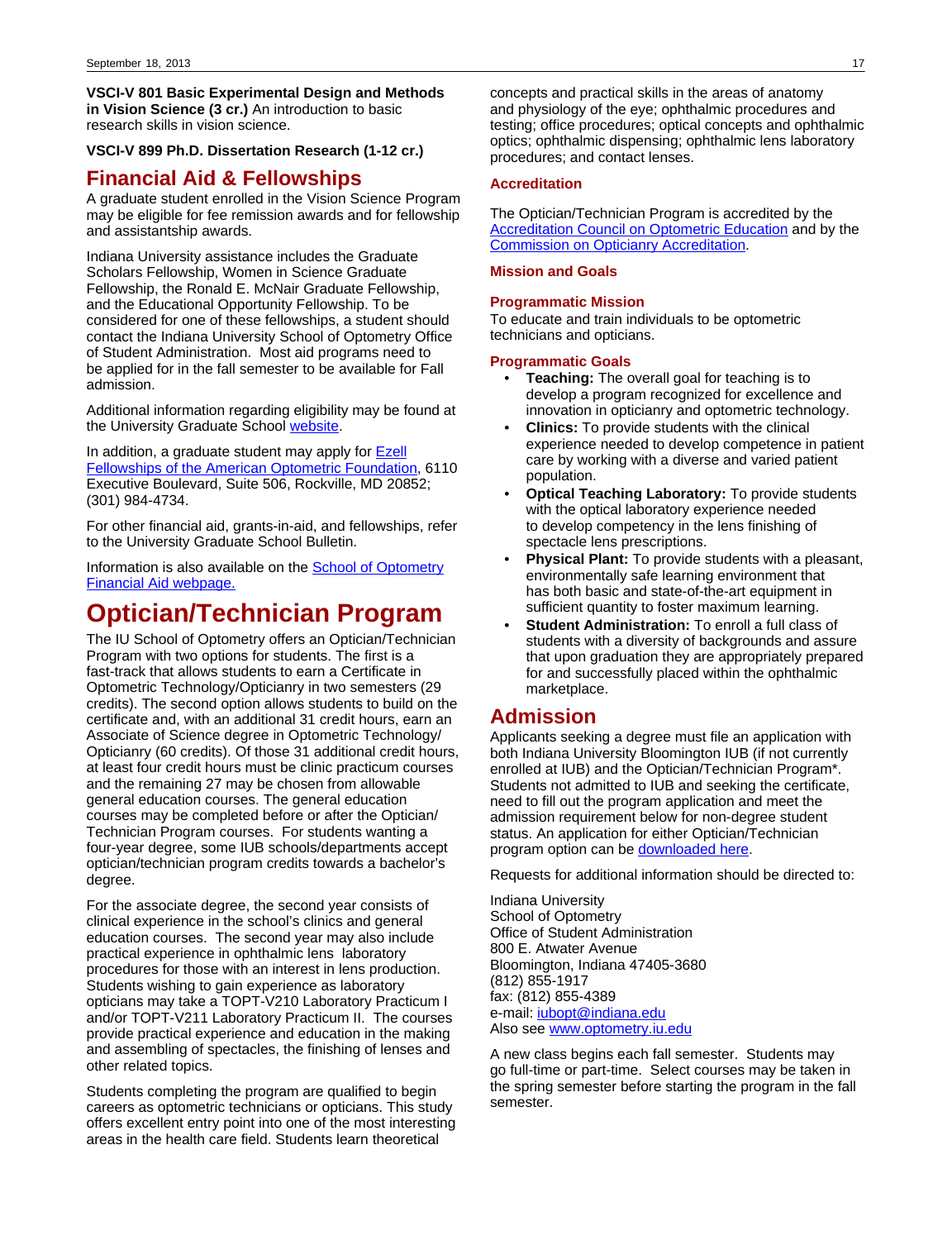### **Admission requirements for the Certificate as a "nondegree seeking" student:**

- High school diploma or equivalent
- Have a cumulative GPA 2.3 or higher
- Demonstrated math skills
- Must provide two letters of recommendation
- Apply by July 1<sup>s</sup> for fall admission

## **Admission requirements for the Associate of Science Degree:**

- Must be admitted to IU Bloomington
- Have a cumulative GPA 2.3 or higher
- Apply by August 1<sup>s</sup> for fall admission

Any student who participates in our clinical program will be subject to a background check as condition of participation and refusal to consent may result in an inability to complete the program.

# **Optician/Technician Program Courses**

TOPT-V131, V151, V153, V251, and V254 must each be completed with a final grade of C- or above for graduation. A grade of C– or above in TOPT-V121 is a prerequisite for TOPT-V210, but not required for graduation.

**TOPT-V 111 Optical Concepts & Properties (3 cr.)** Study of optics of the eye and lenses used to correct the eye for basic refractive errors of myopia, hyperopia and astigmatism.

#### **TOPT-V 121 Ophthalmic Lens Laboratory Procedures (3 cr.)** P: TOPT-V111 or VSCI-V250 or permission of the instructor.

Lecture and laboratory instruction in the finishing of ophthalmic lenses, including lens selection, decentration, orientation, and mounting. At the conclusion of the course students will be able to produce a spectacle lens prescription that is both visually pleasing and optically sound.

**TOPT-V 131 Ophthalmic Optics (3 cr.)** P: TOPT-V111. Optical characteristics and design of standard ophthalmic, single vision, multifocal, absorptive, coated, occupational, low vision and sport vision lenses, prescription verification; prismatic effects; and lens decentration.

### **TOPT-V 151 Ophthalmic Procedures 1 (4 cr.)**

Techniques and theory used in optometric practice including case history, visual acuity, refractive errors, autorefraction, keratometry, pupillary reflexes, visual pathway and visual fields testing, color vision, binocular vision; including eye movements, accommodation, convergence and divergence, visual axis deviation and strabismus. Topics also cover working with different types of patients; such as the unhappy patient, the elderly, children and the mentally or physically challenged.

**TOPT-V 153 Ophthalmic Dispensing (3 cr.)** Areas of study will include frame types and parts, facial measurements for fitting, functional and cosmetic aspects of frame and lens selection, frame alignment, adjusting, repair, and eyewear prescription ordering.

# **TOPT-V 155 Introduction to Clinic (1 cr.)** P: or C: TOPT-

V121, TOPT-V131 and TOPT-V153 Clinical experience in patient reception, front office duties, payments, frame selection, dispensing, adjustment, verification and repair of eyewear.

### **TOPT-V 174 Office Procedures (3 cr.)**

Office procedures including appointment systems, recalls, telephone procedures, bookkeeping, accounts receivables, banking procedures, third-party insurance plans, payroll records, ethics, HIPAA compliance, professionalism, resume creation, interviewing skills, professional letter writing, computer systems using Microsoft Office programs and optometric software.

## **TOPT-V 201 Anatomy and Physiology of the Eye (3 cr.)**

This course provides an overview of the anatomy and physiology of the human visual system, with particular emphasis on the anatomy of the eye and visual pathway. Comparative anatomy of eyes will be used to identify common evolutionary pressures, and special cases of convergent evolution provide insight into the unique demands of a sensory organ designed to image the external world. The structural relationships between the eye and its associated anatomy (bony orbit, extraocular muscles, afferent neural pathway, and both neural and vascular input) will also be examined to reveal the integrated structure-function relationships for the visual system. The focus of this course is to employ a careful examination of ocular anatomy to reveal the precise functional roles of each component and the integrated visual system. Extensive laboratory work emphasizes microscopic study of the monkey eye, dissection of a mammalian eye, examination of the human skull and brain, and direct examination of the human eye. The laboratories will teach students the careful observational skills required for anatomical investigations and also the process by which function is inferred from structure. There is no prerequisite for this course. It is designed as an introduction to anatomical methods and an introduction to the human eye. The course is targeted at freshmen or sophomore students who have a general interest in biology, anatomy, and those who might be considering specializing in the ocular health care field.

This course satisfies the Breadth of Inquiry: Natural and Mathematical Sciences (N&M) requirement in the IUB General Education Common Ground curriculum.

#### **TOPT-V 210 Fabrication Practicum I (3 cr.)** P: A grade of C- or above in TOPT-V121 and TOPT-V131. Students are offered practical experience in the operation of a prescription optical laboratory. Theory in ophthalmic prescription work is combined with the development of skills necessary to assure that finished eyewear will be both optically correct and aesthetically pleasing.

Note: A grade of C- or above in TOPT-V121 is a prerequisite for this course, but is not required for graduation.

#### **TOPT-V 211 Fabrication Practicum II (3 cr.)** P: TOPT-V210.

Students are offered additional practical experience in the operation of a prescription optical laboratory. Theory in ophthalmic prescription work is combined with the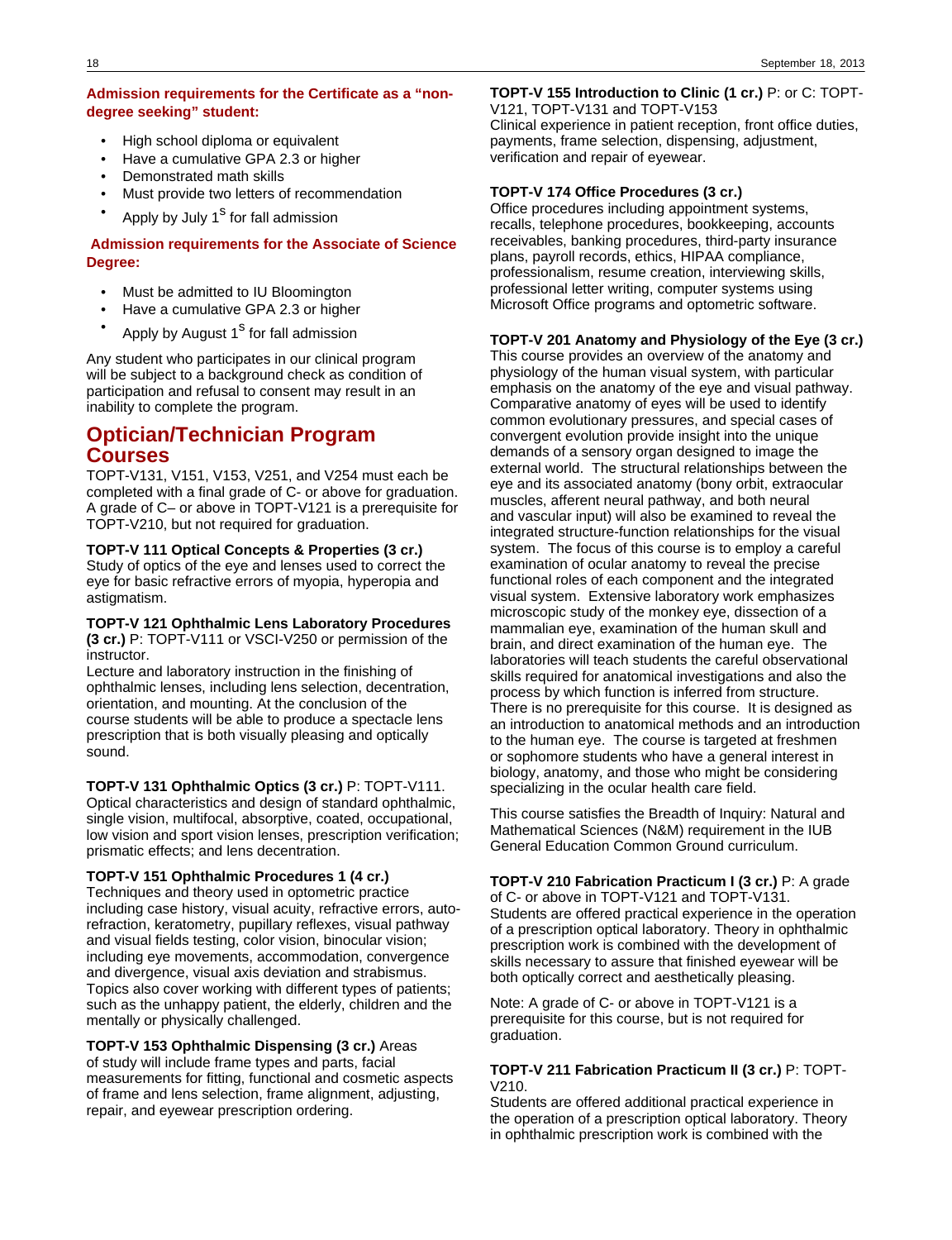development of skills necessary to assure that finished eyewear will be both optically correct and aesthetically pleasing.

**VSCI-V 232 Contact Lens and Ocular Refractive**

**Corrections (3 cr.)** P: TOPT-V201 or VSCI-V250. This course provides the student with an understanding of the basic concepts of contact lenses and refractive ocular corrections used to treat refractive error or diseases of the human eye. Emphasis is placed on the refractive structures of the eye, the cornea and crystalline lens, which are routinely manipulated by the application of contact lenses or ocular surgery to correct distance and near vision. Students will learn the normal anatomy, physiology and optical properties of these ocular structures, as well as the changes which require treatment with contact lenses and surgery. Extensive laboratory work emphasizes direct examination of the human eye using clinical procedures and the application and care of soft and gas permeable contact lenses. The laboratories will teach students the careful observational skills required for assessing the eye and contact lenses, as well as provide the student with the opportunity to gain important interpersonal communication skills. This course is designed as an introduction to the human eye and an introduction to contact lens methods and procedures, refractive surgery, and intraocular lens implants for the correction of distance and near vision. The course is targeted at freshmen or sophomore students who have a general interest in biology, anatomy, and those who might be considering specializing in the ocular health care field. TOPT-V201 Anatomy and Physiology of the Eye or VSCI-V250 Miracle of Sight are recommended for registration of this course or permission of the instructor.

**TOPT-V 251 Ophthalmic Procedures 2 (3 cr.)** P: C- or above in TOPT-V151. Further principles and techniques used in ophthalmic practice, including glaucoma and tonometry, hypertension and measurement of blood pressure, automated perimetry, ocular imaging, significant systemic diseases affecting the eye, ocular pathology, ocular pharmacology, biomicroscopy, development of vision in children and the infant eye exam, the aging eye, blindness and partial sight, low-vision aids, ocular emergencies and urgent cases, and maintaining and calibrating ophthalmic equipment.

**TOPT-V 254 Clinic Practicum 1 (4 cr.)** P: a grade of C- or above in TOPT-V153 and TOPT-V151 and P or C: TOPT-V121 and TOPT-V131.

Clinical experience in frame selection, dispensing, adjustment, verification and repair of eyewear. Other practical skills may include the application of clinical skills assisting clinicians and instructors in the optometry clinics.

**TOPT-V 255 Clinic Practicum 2 (3 cr.)** P: TOPT-V121 and a grade of C- or above in TOPT-V131, TOPT-V151, TOPT-V153, and TOPT-V251

Practical application of technical and managerial skills learned in courses and laboratories by assisting clinicians and instructors in the optometry clinics.

**TOPT-V 256 Clinic Practicum 3 (3 cr.)** P: TOPT-V255

Additional clinical experience using technical and managerial skills learned in courses and laboratories by assisting clinicians and instructors in the optometry clinics.

**TOPT-V 269 Selected Studies (3 cr.)** The student selects a clinical area of interest for further study.

**TOPT-V 275 Topical Seminar (1 cr.)** Selected topics of interest.

# **Degree Requirements**

The non-TOPT-V-lettered courses are offered outside of the School of Optometry and may be taken before or after completing the V-lettered technology courses.

### **Optician/Technician Certificate Program**

#### **Two Semesters, 29 Credit Hours First Semester**

| TOPT-V111        | Optical Concepts 3<br>& Properties      |    |
|------------------|-----------------------------------------|----|
| TOPT-V151        | Ophthalmic<br>Procedures 1              |    |
| TOPT-V174        | Office Procedures 3                     |    |
| <b>TOPT-V201</b> | Anatomy and<br>Physiology of the<br>Eve | 3  |
|                  | Total                                   | 13 |

### **Second Semester**

| TOPT-V121 P:<br>TOPT-V111 or<br><b>VSCI-V250</b>             | Ophthalmic<br>Lens Laboratory<br>Procedures          | 3  |
|--------------------------------------------------------------|------------------------------------------------------|----|
| <b>TOPT-V131 P:</b><br><b>TOPT-V111</b>                      | Ophthalmic Optics 3                                  |    |
| <b>TOPT-V153</b>                                             | Ophthalmic<br>Dispensing                             | з  |
| TOPT-V251 P:<br><b>TOPT-V151</b>                             | Ophthalmic<br>Procedures <sub>2</sub>                | 3  |
| <b>VSCI-V232 P:</b><br>TOPT-V201 or<br>VSCI-V <sub>250</sub> | Contact Lens and<br>Ocular Refractive<br>Corrections | -3 |
| TOPT-V155 P or<br>C: TOPT-V121.<br>V131, and V153            | Introduction to<br>Clinic                            | 1  |
|                                                              | Total                                                | 16 |

## **Optional Associate of Science degree in Optometric Technology/Opticianry**

## **Minimum of 60 Credit Hours**

Build on the certificate and earn an Associate of Science degree in Optometric Technology/Opticianry.

- Completion of all courses required for the certificate with a cumulative GPA of 2.0 or above (29 credit hours).
- ENG-W131 English Composition or equivalent (3 credit hours).
- A psychology or sociology course (3 credit hours).
- TOPT-V254 Clinic Practicum 1 (4 credit hours).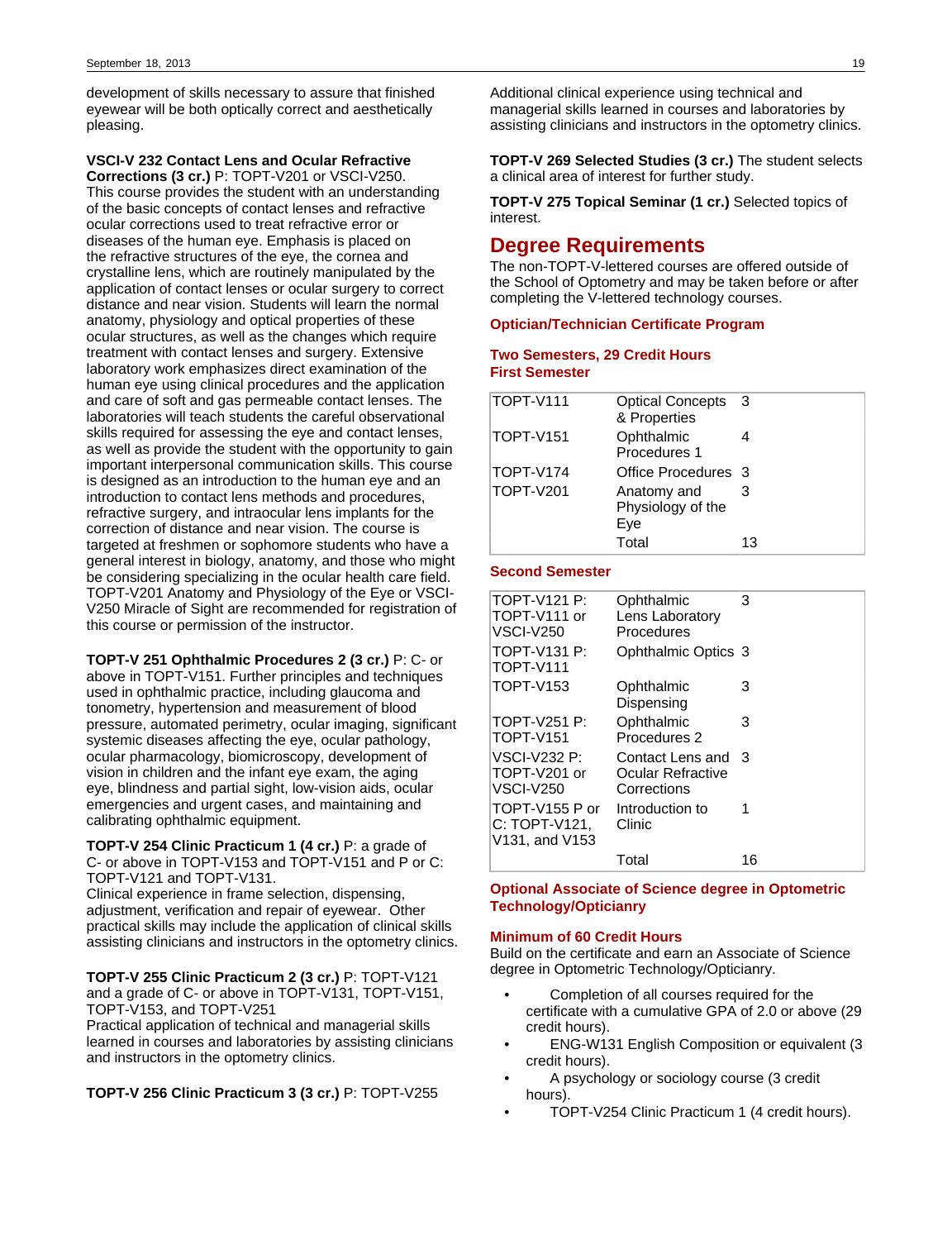• Additional TOPT practicum courses and/or general education courses to meet the 60 credit hour minimum.

Minimum total credit hours required for A.S. degree: 60

#### **Pass/Fail Restrictions:**

No course listed as required for graduation may be taken Pass/Fail. This includes courses within the School of Optometry as well as those requirements which are selected by the student from generalized groups of courses offered outside the School of Optometry.

#### **Opticians' Laboratory Courses**

TOPT-V210 Fabrication Practicum I (3 cr.) TOPT-V211 Fabrication Practicum II (3 cr.)

Students may elect to take the opticians' laboratory courses to count toward the 60 credit hours required for the Associate of Science degree.

#### **Academic Regulations**

Academic standards are listed in the Optician/Technician Program's student handbook and are consistent with University Division academic standards. The program's handbook can be found on the [IUSO website](http://www.optometry.iu.edu).

# **Certification**

## **Optician Certification**

Graduates of the Optician/Technician Program may become certified in the opticianry field. The National Opticianry Competency Examination (NOCE) is spectaclerelated and given by the American Board of Opticianry (ABO). This exam consists of questions on the skills and knowledge required for competency in ophthalmic dispensing. The Contact Lens Registry Examination (CLRE) is given by the National Contact Lens Examiners (NCLE) for certification in contact lens dispensing. Both written exams are offered twice a year, in May and November, at numerous sites across the country. One or both certifications may be required by the state in which the optician plans to locate as some states require optician licensing. Many of these states use the ABO and/or NCLE certification exams as part of their licensing process.

For more information regarding optician certification, contact: American Board of Opticianry, ABO/NCLE, 6506 Loisdale Road, Suite 209, Springfield, VA 22150; (703) 719-5800; fax (703) 719-9144; [www.abo.org;](http://www.abo.org/) e-mail: [mail@abo-ncle.org.](mailto:%20mail@abo-ncle.org)

## **Optometric Technician Certification**

Graduates of the Optician/Technician Program may also become certified through a program offered by the American Optometric Association, Commission on Paraoptometric Certification, (CPC). The certification program consists of three levels; however, graduates of the program or students in their last semester of study in the IU Optician/Technician Program will be allowed to skip the first level and be eligible to sit for the second- or third-level written exams. They will be exempt from taking the practical exam, which is part of the third-level testing. Certification, while not required, is recognized in the optometry field as an assurance of the basic knowledge necessary to perform the functions of an optometric technician.

For more information, contact: American Optometric Association, Commission on Paraoptometric Certification,

(CFC), 243 N. Lindbergh Boulevard, St. Louis, MO 63141-7881; (314) 991-4100 or 800-365-2219; fax (314) 991-4101; [www.aoa.org.](http://www.aoa.org)

# **Career Information**

**Opticians** fill eyewear prescriptions. Their training includes dispensing eye wear, selecting frames, taking facial measurements, and choosing the best lens style for the patient. They take the order written by the eye doctor, produce the lenses with the correct prescription, and shape the lenses to fit the frame.

**Optometric technicians** must know how to take facial measurements and how to select and adjust frames. In addition, they learn business procedures and may be responsible for managing the doctor's office. They work closely with the eye doctor as part of the eye care team. Their tasks include measuring visual acuity, color vision, depth perception, field of vision, and pressures within the eye. They assist in various contact lens procedures and also teach contact lens patients to insert, remove, and care for their contact lenses.

### **Employment**

Most opticians and optometric technicians are employed in the optical industry or by optometrists, opticians, and ophthalmologists. Some are employed as managers of optical dispensaries or laboratories. Graduates of the Optician/ Technician Program may also work in an optical laboratory or for a lens, frame, contact lens, or instrument company.

### **Placement**

The school's placement service is available online. Both opportunity providers and seekers can post their information directly to the Web via online forms. Providers or seekers can also search profiles/opportunities by geographic area.

Positions listed are designed to support both students and alumni. This service is available at [Career Planning](http://www.optometry.iu.edu/students/career-planning/index.shtml) [& Placement](http://www.optometry.iu.edu/students/career-planning/index.shtml) section of the IUSO website. Currently, the demand for opticians and technicians is very high.

# **Honors and Awards Graduation with Honors**

The Associate of Science in Optometric Technology/ Opticianry degree is granted with distinction to students who have demonstrated laudatory scholarship in their studies and graduate within the top 10 percent of their graduating class. The specific honor is noted on the graduate's diploma. The Optician/Technician cumulative program grade point average and the corresponding citations are 3.70, with distinction; 3.80, with high distinction; 3.90, with highest distinction.

#### **Awards and Recognitions**

Each year, many awards are presented to School of Optometry students. Periodically, students will receive notices regarding eligibility and application deadlines. Inquiries should be directed to the School of Optometry's Office of Student Administration or to the faculty chairperson of the Awards and Honors Committee. The actual list of awards may vary from year to year and not all awards are presented each year.

#### **Optician/Technician Students**

• Essilor of America Award of Excellence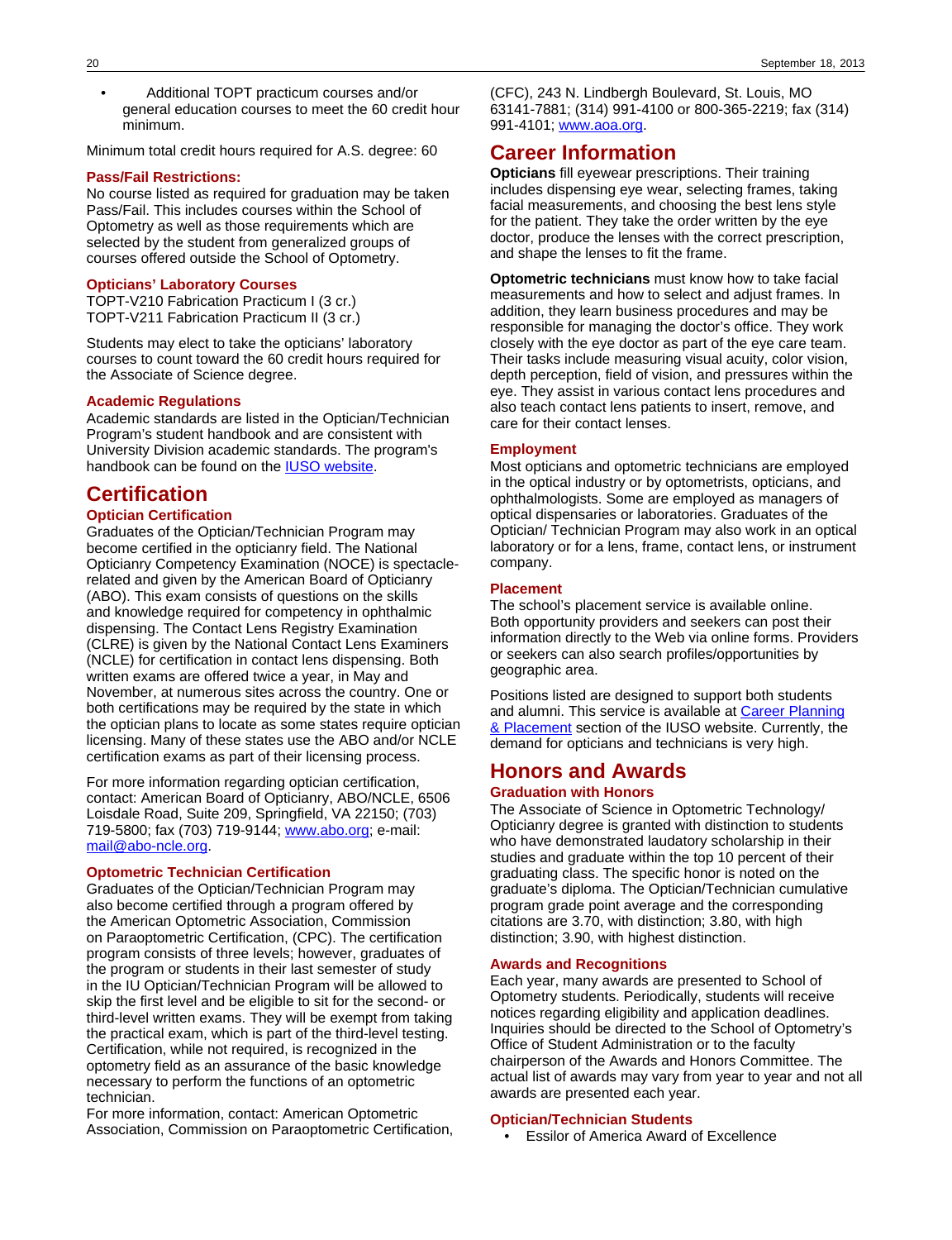- Indiana University Optometry Alumni Association Award:
	- Optician/Technician Student of the Year
- Robert G. Corns, O.D., Scholarship for Optician/ Technician Students

# **Financial Aid**

The Indiana University Bloomington Office of Student Financial Assistance offers information and assistance concerning a variety of grants, loans, and other student financial aid. These include but are not limited to Federal Pell Grants, SSACI grants for Indiana residents, Federal Direct Student Loans, and the Federal Work-Study Program.

Application for student financial aid is made by completing the Free Application for Federal Student Aid (FAFSA) at [www.fafsa.ed.gov](http://www.fafsa.ed.gov) and having the information sent to IU Bloomington at School Code 001809. Apply between January 1 and March 1 each year for the academic year beginning in late August. The March 1 date is an actual deadline for Indiana state grants and a priority date for other types of federal aid. If you file after March 1, you will still be considered for Pell Grant and Federal Direct Loans, but you may miss out on other valuable financial aid opportunities.

The IU Office of Student Financial Assistance is located in 408 N Union St., Bloomington, IN 47405; (812) 855-0321; Website: [www.indiana.edu/~sfa.](http://www.indiana.edu/~sfa)

# **Organizations**

The principal organizations open to, and governed by, students in the School of Optometry are the following:

### **American Optometric Student Association, Indiana University School of Optometry Chapter (AOSA)**

All optometry students are eligible for membership in the IU chapter of this national organization. This organization serves as a source of information about changes in the field of optometry, provides a variety of learning experiences for students, and represents students in many allied organizations. Through its Board of Trustees, local chapters help to shape national policies on optometric education.

### **Indiana University Optometric Student Association (IUOSA)**

All optometry students are eligible for membership in the IUOSA, which is affiliated with the American Optometric Student Association. The association is active in current student affairs, sponsors social events, and provides suggestions and assistance to the dean and faculty.

## **Indiana University National Optometric Student Association (NOSA)**

The IU membership of NOSA comprises representatives of minority groups among the student body. The local chapter is a student affiliate of the National Optometric Association. The association sponsors an awards ceremony each year and aids the school in a variety of ways.

#### **Beta Sigma Kappa**

A chapter of this international honorary optometric society was established at Indiana University in 1983. The organization is open to optometry students with outstanding scholastic achievements and is dedicated to research and exemplary optometric practice.

## **Student Volunteer Optometric Services to Humanity (SVOSH)**

This organization provides eye care to individuals, usually in developing countries, who are otherwise unable to obtain this care for themselves. SVOSH collects and catalogs used eyeglasses, which are then distributed during an eye-care trip to an area of need.

### **Fellowship of Christian Optometrists**

FCO is an organization that promotes, furthers, and maintains Christian fellowship among optometry students. Activities include discussions of current topics of interest led by guest speakers, the establishment of an ongoing eye clinic at an overseas mission, and screening missions to Third World countries.

### **Gold Key International Optometric Honor Society**

This organization was created to recognize leadership in optometric schools and has been recognized by the AOSA as the highest honor for leadership a student of optometry can achieve. Gold Key recognizes leadership in the class, the school, and the optometric profession.

## **Private Practice Club**

This club provides business information through guest speakers and workshops regarding optometric private practices for the use of IU optometry students. Through facebook we hope to remind members of upcoming meetings, share pictures and links, and gain feedback.

#### **Optometric Extension Program**

OEP aims to help students learn more about these binocular vision and vision therapy through club meetings, guest speakers, and conferences

# **Policies & Procedures**

### **Indiana University School of Optometry Student Immunization Policy**

All students entering the Indiana University School of Optometry must meet the immunization requirements of both the University and Indiana Code 20-12-71. Students must provide documentation of the following immunizations:

- two measles, one mumps, and one rubella
- tetanus/diphtheria within the past 10 years
- tuberculin skin test within six months of the first semester

The School of Optometry requires the following additional immunizations:

- annual tuberculin skin test
- hepatitis B immunization series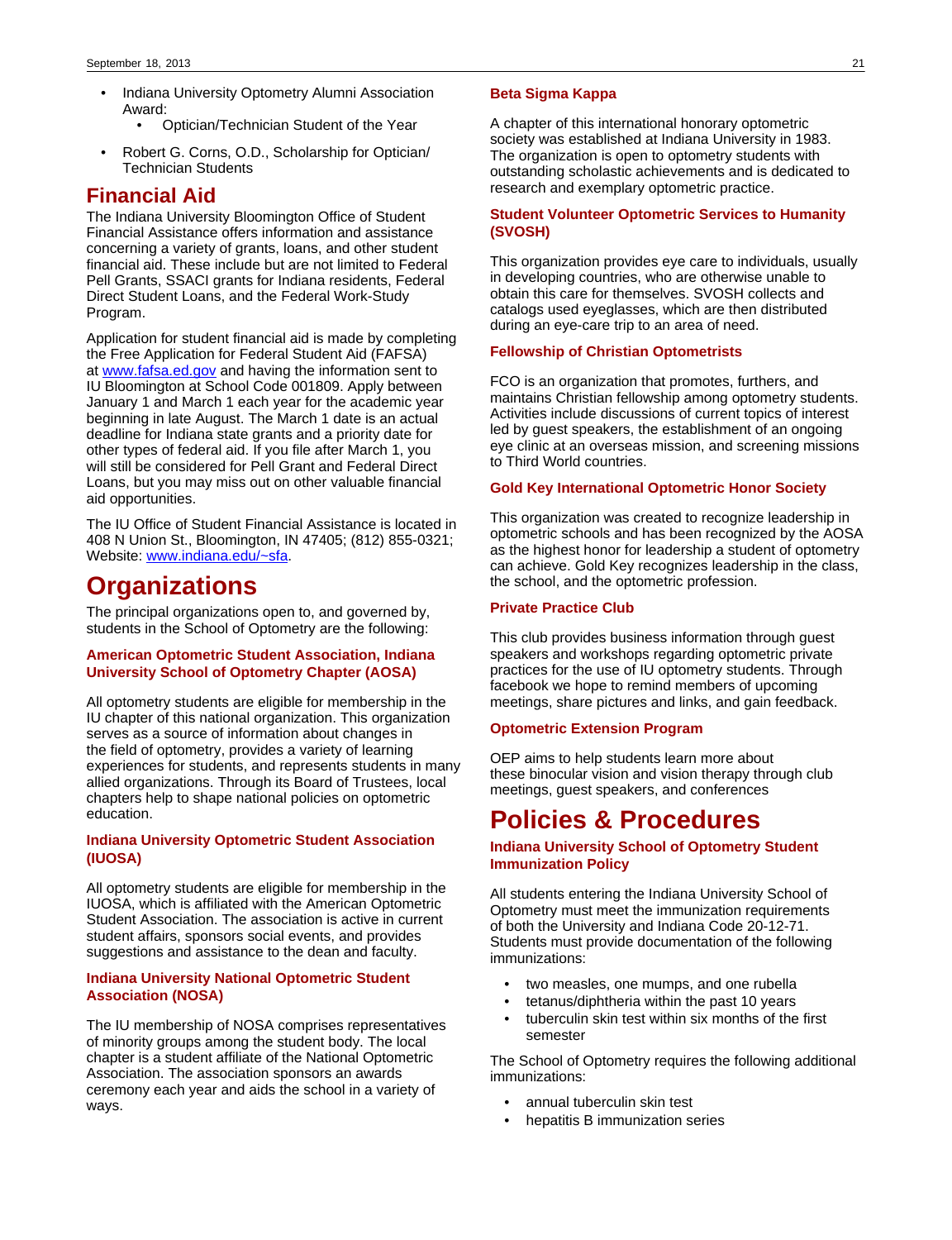# **Faculty**

For the most up-to-date information, visit the [IU School of](http://www.optometry.iu.edu/faculty-research/directory/index.shtml) [Optometry faculty listing](http://www.optometry.iu.edu/faculty-research/directory/index.shtml) on the World Wide Web.

# **Primary Faculty**

- **Bedwell, Anna** Indiana University, 2010), Visiting Clinical Lecturer Professor of Optometry
- **Begley, Carolyn G., M.S.** (Indiana University, 1979), O.D. (1983), Professor of Optometry
- **Bonanno, Joseph A., O.D.** (University of California, Berkeley, 1981), Ph.D. (1987), Professor of Optometry and Dean of the School of Optometry
- **Bradley, Arthur, Ph.D.** (University of California, Berkeley, 1983), Professor of Optometry
- **Braun, Mark W., M.D.** (Indiana University, 1975), M.S. (1997), Professor of Medical Pathology (parttime), Director of Medical Pathology, Medical Sciences Program, and Professor of Optometry (part-time)
- **Brooks, Clifford W., O.D.** (Indiana University, 1971), Professor of Optometry and Executive Associate Dean for Academic Affairs and Student Administration
- **Burns, Stephen A., Ph.D.** (The Ohio State University, 1977), Professor of Optometry and Associate Dean of Graduate Programs
- **Candy, T. Rowan, B.Sc.** (University of Wales, 1989), Ph.D. (University of California, Berkeley, 1997), Associate Professor of Optometry
- **Elsner, Ann E., Ph.D.** (University of Oregon, 1981) Professor of Optometry and Associate Dean for Research
- **Goss, David A., O.D.** (Pacific University, 1974), Ph.D. (Indiana University, 1980), Professor of **Optometry**
- **Grogg, Jane Ann, O.D.** (Indiana University, 1994), Clinical Associate Professor of Optometry and Chief of Advanced Ocular Care Service
- **Hassan, Shirin E., Ph.D.** (Queensland University of Technology, 2001), Assistant Professor of **Optometry**
- **Henderson, Patricia A., O.D.** (Indiana University, 1985), Clinical Associate Professor of Optometry
- **Himebaugh, Nikole L., O.D.** (Indiana University, 1995), Ph.D. (Indiana University, 2007), Lecturer, School of Optometry
- **Hitzeman, Steven A., O.D.** (Indiana University, 1976), Clinical Associate Professor
- **Horner, Douglas G., O.D.** (Pacific University, 1974), M.S. (University of Houston, 1983), Ph.D. (1987), Associate Professor of Optometry
- **Jarrard, Paula D., M.S.** (University of Southern Indiana, 2006), Adjunct Clinical Lecturer, Indiana University School of Optometry, Bloomington, IN
- **King, Brett, O.D.** (Indiana University, 1998) Clinicial Associate Professor
- **Kohne, Kimberly, O.D.** (University of Missouri, St. Louis, College of Optometry, 2004), Clinical Associate Professor of Optometry and Chief of Primary Care in Bloomington
- **Kollbaum, Elli J., O.D.** (Indiana University, 1997), Clinical Associate Professor of Optometry, Chief

of Vision Rehabilitation Service and Director of **Externships** 

- **Kollbaum, Peter S., O.D.** (Indiana University, 1999), M.S. (Indiana University Purdue University at Indianapolis, 2007), Ph.D. (Indiana University, 2007) Assistant Professor of Optometry
- **Kovacich, Susan, O.D.** (Indiana University, 1987), Clinical Associate Professor of Optometry and Chief of Cornea and Contact Lens Services.
- **Lyon, Don W., O.D.** (Indiana University, 1999), Clinical Professor of Optometry, Chief of Pediatric and Binocular Vision Service, Director of Residencies
- **Malinovsky, Victor E., O.D.** (Indiana University, 1973), Clinical Professor of Optometry
- **Marshall, Edwin C., O.D.** (Indiana University, 1971), M.S. (1979), M.P.H. (University of North Carolina, 1982), Vice President for Diversity, Equity, and Multicultural Affairs; Indiana University, Professor of Optometry and Adjunct Professor of Public Health, School of Medicine
- **McConnaha, Debra L., O.D.** (Indiana University, 1984), Adjunct Clinical Lecturer
- **Meetz, Richard E., O.D.** (Indiana University, 1976), M.S. (University of Michigan, 1988), Clinical Professor of Optometry
- **Miller, Donald T., Ph.D.** (University of Rochester, 1995), Professor of Optometry
- Page, Jennifer G., O.D. (Indiana University, 2002), Clinical Assistant Professor of Optometry
- **Peabody, Todd, O.D.** (Indiana University, 2003), Clinical Assistant Professor of Optometry, Director of Continuing Education
- **Petrig, Benno, Ph.D.** (ETJ Zurich, Switzerland, 1980) Optical Engineer and Senior Scientist of **Optometry**
- **Pence, Neil A., O.D.** (Indiana University, 1979), Lecturer in Optometry, Associate Dean for Clinical and Patient Care Services
- **Perotti, Jeffrey, O.D.** (Indiana University, 1997), Clinical Associate Professor of Optometry
- **Pickel, Jr., Merle K., O.D.** (Indiana University, 1970), Optometrist, Brown County Eye Care Center, Nashville, IN, and Adjunct Associate Professor, School of Optometry
- **Pickel, Sandra A.S., B.G.S.** (Indiana University, 1982), Senior Lecturer in Optometry and Director of the Optician/Optometric Technician Program
- **Plass, Deborah J., O.D.** (Indiana University, 1996), Clinical Assistant Professor of Optometry
- **Port, Nicholas L., Ph.D.** (University of Minnesota, Minneapolis, 1997), Assistant Professor of **Optometry**
- **Sansone, Jacqueline M., O.D.** (The Ohio State University College of Optometry, 1992), Adjunct Clinical Lecturer
- **Soni, P. Sarita, O.D.** (Indiana University, 1976), M.S. (1978), Professor of Optometry and Associate Vice President and Vice Provost for Research, Indiana University
- **Srinivas, S.P., M.S.** (I.I.T., India, 1982), Ph.D. (Drexel University, 1987), Associate Professor of **Optometry**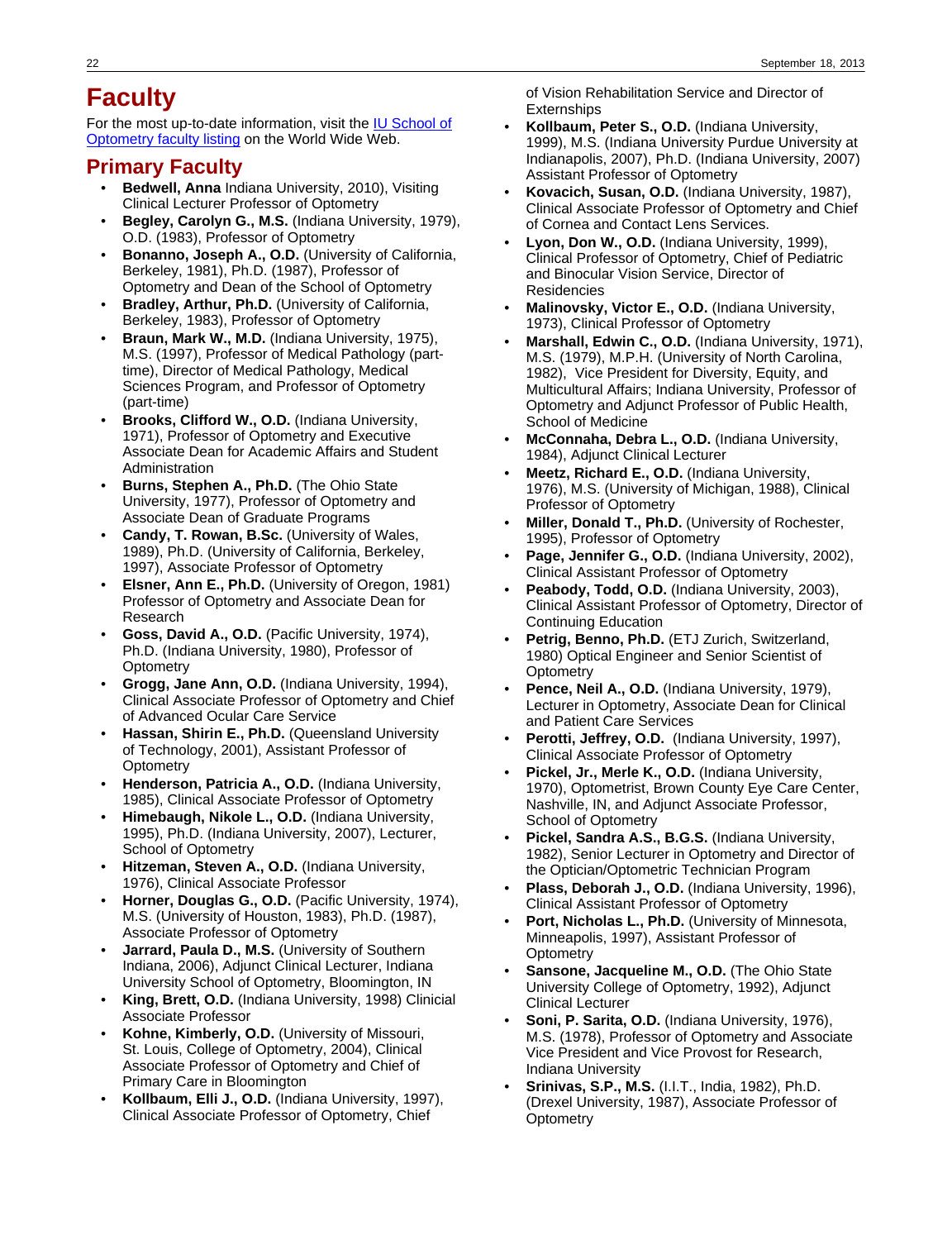- **Sutton, Bradley M., O.D.** (Indiana University, 1993), Clinical Professor of Optometry, and Service Chief of Indianapolis Eye Care Center
- **Swanson, William, Ph.D.** (University of Chicago, 1984), Professor of Optometry
- **Tonekaboni, Khashayar, O.D.** (Southern College of Optometry, 1987), Clinical Assistant Professor of **Optometry**
- **Torbit, Julie K., O.D.** (Indiana University, 1993), Clinical Associate Professor of Optometry
- **Waltz, Kevin L., O.D.** (Indiana University, 1981), M.D. (Meharry Medical College, 1987), Adjunct Clinical Professor of Optometry

# **Faculty Emeriti**

- **Everson, Ronald W., O.D.** (Chicago College of Optometry, 1954), M.S. (Indiana University, 1959), Associate Professor Emeritus of Optometry
- **Freeman, Douglas, M.A.** (Indiana University, 1972), M.L.S. (1974), Associate Librarian Emeritus of **Optometry**
- **Gerstman, Daniel R., O.D.** (Indiana University, 1969), M.S. (1971), Associate Professor Emeritus of Optometry and Adjunct Professor of Optometry
- **Guth, Sherman L., Ph.D.** (University of Illinois, 1963), Professor Emeritus of Psychology, College of Arts and Sciences
- **Hafner, Gary S., Ph.D.** (Indiana University, 1972), Professor Emeritus of Optometry and Adjunct Professor Emeritus of Anatomy, Medical Sciences Program
- **Hegeman, Sally L., Ph.D.** (University of California, San Francisco, 1969), Associate Professor Emerita of Optometry
- **Lowther, Gerald E., O.D.** (The Ohio State University, 1967), M.S. (1969), Ph.D. (1972), Dean Emeritus of Optometry
- **Riley, Hurbert D., O.D.** (Indiana University, 1971), Assistant Professor Emeritus of Optometry
- **Thibos, Larry N., Ph.D.** (University of California, Berkeley, 1975), Professor Emeritus of Optometry
- **Wilson, Graeme, M.Sc.** (The University of Manchester, 1965), Ph.D. (University of California, Berkeley, 1972), Professor Emeritus of Optometry

# **Adjunct Faculty**

- **Ajamian, Paul C., O.D.** (New England College of Optometry, 1980), Director, Omni Eye Services of Atlanta, Atlanta, GA, and Adjunct Clinical Professor, School of Optometry
- **Balius, Emilio H., O.D.** (University of Houston College of Optometry, 1991), Optometrist, Aran Eye Associates, Miami, FL, and Adjunct Assistant Professor, School of Optometry
- **Black Pugh, Jessica L., O.D.** (Indiana University, 2003), Optometrist, Eye Associates of Southern Indiana, Jeffersonville, IN, and Adjunct Assistant Professor, School of Optometry
- **Bloom, Steven Mark, M.D.** (The Medical College of Pennsylvania, 1984), Bennett & Bloom Eye Centers, Louisville, KY, Adjunct Clinical Assistant Professor
- **Bowersox, Daniel M., O.D.** (University of Missouri-St. Louis, 1993), Optometrist, Bowersox Vision

Center, Shelbyville, KY and Adjunct Clinical Assistant Professor, School of Optometry

- **Boyer, Stephen P., O.D.** (Pennsylvania College of Optometry, 1992), Chief of Optometry Services, Illiana Health Care System, Danville, IL, and Adjunct Clinical Associate Professor, School of Optometry
- **Brafman, Shana B., O.D.** (Illinois College of Optometry, 2007), Optometrist, North Suburban Vision Consultants, Chicago, IL, Adjunct Clinical Assistant Professory
- **Brigantti, Crystal Lloyd, O.D.** (Illinois College of Optometry, 2008), Assistant Chief, Optometry Services, Ft. Knox Optometry Clinic - Ireland Comm. Hospital, Ft. Knox, KY, Adjunct Clinical Assistant Professor
- **Carlson, Adam Michael, O.D.** (Michigan College of Optometry at Ferris State University, 2011), Staff Optometrist, Huntington VA Medical Center, Huntington, WV, Adjunct Clinical Assistant Professor
- **Carter, Randy B., O.D.** (Indiana University, 1983), Clinical Director, The Eye Institute of Utah, Salt Lake City, UT, and Adjunct Clinical Associate Professor, School of Optometry
- **Case, Aaron W., O.D.** (Indiana University, 2006), Optometrist, Northern Indiana Health Care System-Ft Wayne VA, Fort Wayne, IN, and Adjunct Clinical Assistant Professor, School of Optometry
- **Caudill, Cliff, O.D.** (University of Alabama at Birmingham School of Optometry, 1995), Assistant Professor, Department of Ophthalmology, University of Kentucky, Lexington, KY, and Adjunct Clinical Assistant Professor, School of Optometry
- **Cordes, Matthew G., O.D.** (Illinois College of Optometry, 1999), Staff Optometrist, Huntington VA Medical Center, Huntington, WV, and Adjunct Clinical Associate Professor, School of Optometry
- **Cordes, Sarah, O.D.** (Indiana University School of Optometry, 2002), Staff Optometrist, Villages VA Outpatient Clinic, The Villages, FL, Adjunct Clinical Assistant Professor
- **Crutchfield, Barbara Jean, O.D.** (Indiana University School of Optometry, 1990), Assistant Professor, Department of Ophthalmology, University of Kentucky, Lexington, KY, Adjunct Clinical Associate Professor
- **Dankovich, Michael A., O.D.** (Indiana University, 1995), Optometrist, Eye Associates of Southern Indiana, Jeffersonville, IN, and Adjunct Clinical Assistant Professor, School of Optometry
- **Den Beste, Brian, O.D.** (Illinois College of Optometry, 1980), Director, Lasik Pro Vision Consultants, Orlando, FL, Adjunct Clinical Professor
- **Dierker, Damon, O.D.**, (Indiana University, 2002), Optometrist, Eye Surgeons of Indiana, Indianapolis, IN, and Adjunct Clinical Assistant Professor, School of Optometry
- **Diller, Rebecca S., O.D.** (Ohio State University, 1999), Clinic Director, Dayton VA Medical Center, Dayton, OH, and Adjunct Clinical Assistant Professor, School of Optometry
- **Eiden, S. Barry, O.D**. (Illinois College of Optometry, 1981), President and Medical Director, North Suburban Vision Consultants, Ltd., Deerfield, IL, Adjunct Clinical Associate Professor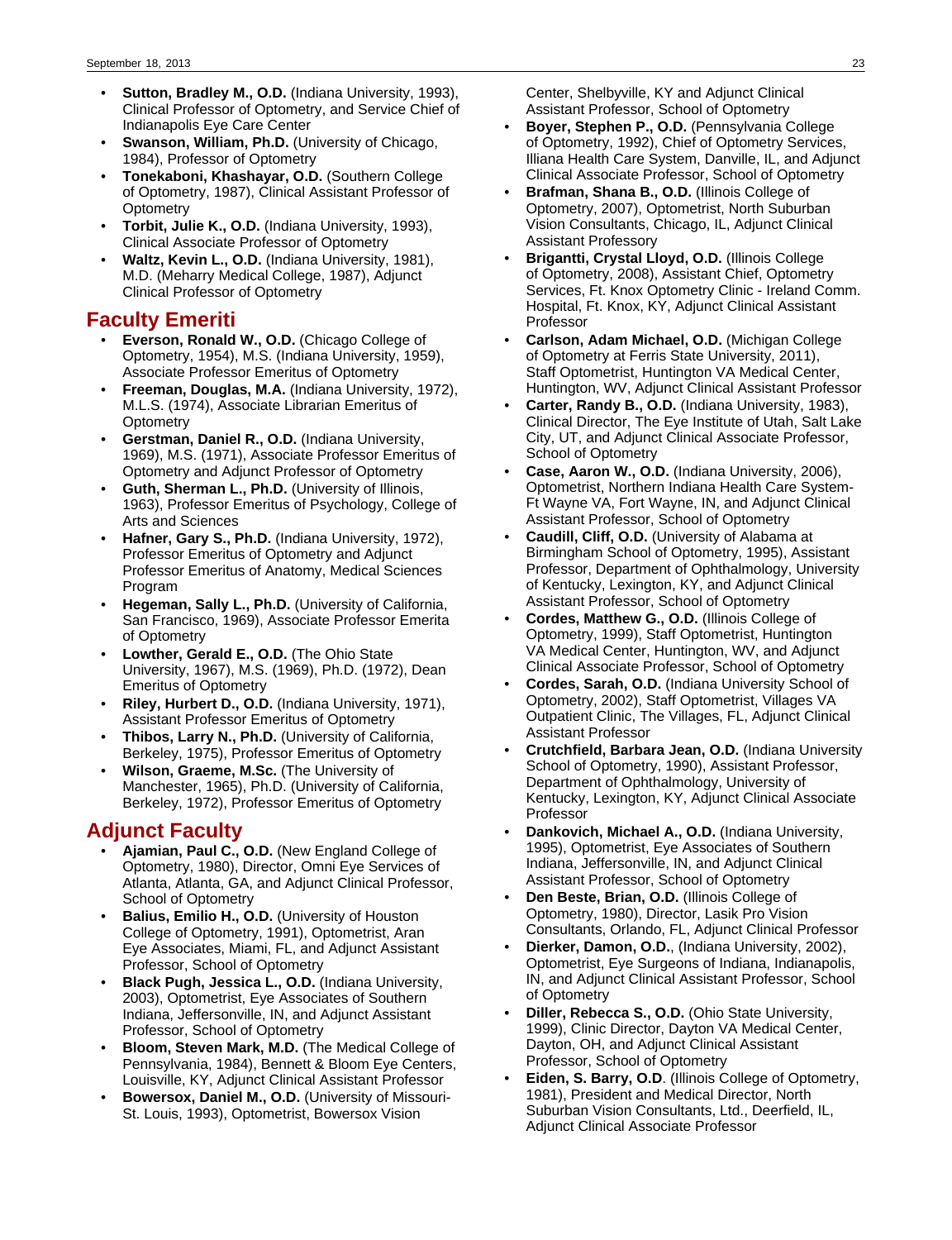- **Egenmaier, Walter H., O.D.** (University of Alabama, Birmingham, 1982), Optometrist, EyeCare Consultants, Evansville, IN, and Adjunct Clinical Associate Professor, School of Optometry
- **Elkins, Meghan, O.D.** (Southern College of Optometry, 2010) , Huntington VA Medical Center, Huntington, WV, Adjunct Clinical Assistant Professor
- **Faley, Monica L., O.D.** (Ferris State College, 1995), Optometrist, Pinion Health Center, Pinon, AZ, and Adjunct Clinical Assistant Professor, School of **Optometry**
- **Farha, Stephanie, O.D.** (Indiana University School of Optometry, 2009), Staff Optometrist, Huntington VA Medical Center, Huntington, WV, Adjunct Clinical Assistant Professor
- **Foltz, Tara, O.D.** (University of Alabama at Birmingham School of Optometry, 2006), Attending Staff Optometrist, Lexington VA Medical Center, Lexington, KY, Adjunct Clinical Assistant Professor
- **Freeman, Vivianle, O.D.** (University of Alabama-Birmingham, 2000), Clinical Optometrist, Offutt Air Force Base, Bellevue, NE, and Adjunct Clinical Assistant Professor, School of Optometry
- **Fries, Patti L., O.D.** (University of Missouri, St. Louis, 2002), Optometrist, University of Nebraska Medical Center, Omaha, NE, and Adjunct Associate Professor, School of Optometry
- **Gay, Dax Alan, O.D.** (University of Missouri St. Louis, 1998), Optometrist, Illiana Healthcare System, Danville, IL, and Adjunct Clinical Associate Professor, School of Optometry
- **Gipp, Jennifer, O.D.** (Indiana University School of Optometry, 2007), Gundersen Luthern, Prairie Du Chien, WI and Decorah, IA, Adjunct Clinical Assistant Professor
- **Goen, Terry M., O.D.** (Indiana University, 1984), Chief, Optometry Section, Pensacola Veterans Administration Medical Center, Pensacola, FL, and Adjunct Clinical Associate Professor, School of **Optometry**
- **Graf, Frank, O.D.** (Pennsylvania College of Optometry, 1978), Clinical Assistant Professor, Department of Ophthalmology, University of Nebraska, and Adjunct Clinical Associate Professor, School of Optometry
- **Gray, Douglas R., O.D.** (Indiana University, 2000), Ireland Army Community Hospital, Fort Knox, KY, and Adjunct Clinical Assistant Professor, School of **Optometry**
- **Groppel, Piper G., O.D.** (Indiana University-Purdue University Indianapolis, 2004), Roudebush VA Medical Center, Indianapolis, IN, and Adjunct Clinical Assistant Professor, School of Optometry
- **Hall, Carolyn W., O.D.** (Southern College of Optometry, 1993), Clinical Optometrist, Eye Associates of Southern Indiana, New Albany, IN, and Adjunct Clinical Associate Professor, School of **Optometry**
- **Hanlon, Brady Phillip, O.D.** (Indiana University School of Optometry, 2004), Staff Optometrist, VA Northern Indiana Health Care System, Fort Wayne, IN, Adjunct Clinical Assistant Professor
- **Holbrook, Steven E., O.D.** (Indiana University, 1985), Optometrist, The Eye Center of Southern

Indiana, Bloomington, IN, and Adjunct Clinical Assistant Professor, School of Optometry

- **Huck, Chad, O.D.** (Indiana University, 1985), Clinic Director, The Eye Center of Southern Indiana, Bloomington, IN, and Adjunct Clinical Assistant Professor, School of Optometry
- **Jedlicka, Jason, O.D.** (Pennsylvania College of Optometry, 1996), Director of Contact Lens Service, Cornea and Contact Lens Institute of Minnesota, Edina, MN, Adjunct Clinical Assistant Professor
- **Johnson, Stephanie R., O.D.** (Nova Southeastern University, 2005), Optometrist, Ireland Army Hospital, Fort Knox, KY, and Adjunct Clinical Assistant Professor, School of Optometry
- **Jordan, Christian William, O.D.** (Pennsylvania College of Optometry, 2006), Resident in Primary Care, WJB Dorn VA Medical Center, Columbia, SC, Adjunct Clinical Assistant Professor
- **Jordan, Curtis Allen, M.D.** (Indiana University, 1984), Eye Associates of Southern Indiana, Jeffersonville, IN, and Adjunct Clinical Assistant Professor, School of Optometry
- **Jung, Jean Yock, O.D**. (SUNY State College of Optometry, 1992), Optometrist, VA Hudson Valley HCS, Montrose, NY, Adjunct Clinical Associate Professor
- **Kinnaird, Charles W., O.D.** (Nova Southeastern University College of Optometry, 1994), Optometrist, Jesse Brown VA Medical Center, Chicago, IL, Adjunct Clinical Associate Professor
- **Lifferth, Austin, O.D.** (Indiana University, 2003), Optometrist, Bennett and Bloom Eye Centers, Louisville, KY, and Adjunct Clinical Assistant Professor, School of Optometry
- **Light, Dennis J., O.D.** (Ohio State University, 1992), Staff Optometrist, Dayton VAMC, Dayton, OH and Adjunct Clinical Assistant Professor, School of **Optometry**
- **Lynch, Michelle T., O.D.** (Indiana University, 2004), Staff Optometrist, Lexington VA Medical Center, Lexington, KY, and Adjunct Clinical Assistant Professor, School of Optometry
- **Marciniak, Michelle M., O.D.** (Illinois College of Optometry, 2003), Optometrist, Jesse Brown VA Medical Center, Chicago, IL, and Adjunct Clinical Assistant Professor, School of Optometry
- **McDonald, Anthony, O.D.** (Pennsylvania College of Optometry, 1982), Optometrist, McDonald Eyecare Associates, Lakeville, MN, and Adjunct Clinical Assistant Professor, School of Optometry
- **McSoley, John, O.D.** (New England College of Optometry, 1991), Director of Optometry Services, Bascom Palmer Eye Institute, Miami, FL, and Adjunct Clinical Assistant Professor, School of **Optometry**
- **Mejia, Guadalupe A, O.D.** (Indiana University School of Optometry, 2007), Clinical Assistant Professor, University of Louisville, Louisville, KY, Adjunct Clinical Assistant Professor
- **Melton, Norman R., O.D.** (Pennsylvania College of Optometry, 1981), Optometrist, Charlotte Eye Ear Nose & Throat Associates, Charlotte, NC, Adjunct Clinical Assistant Professor
- **Middleton, Breyne, O.D.** (Michigan College of Optometry at Ferris State University, 2008),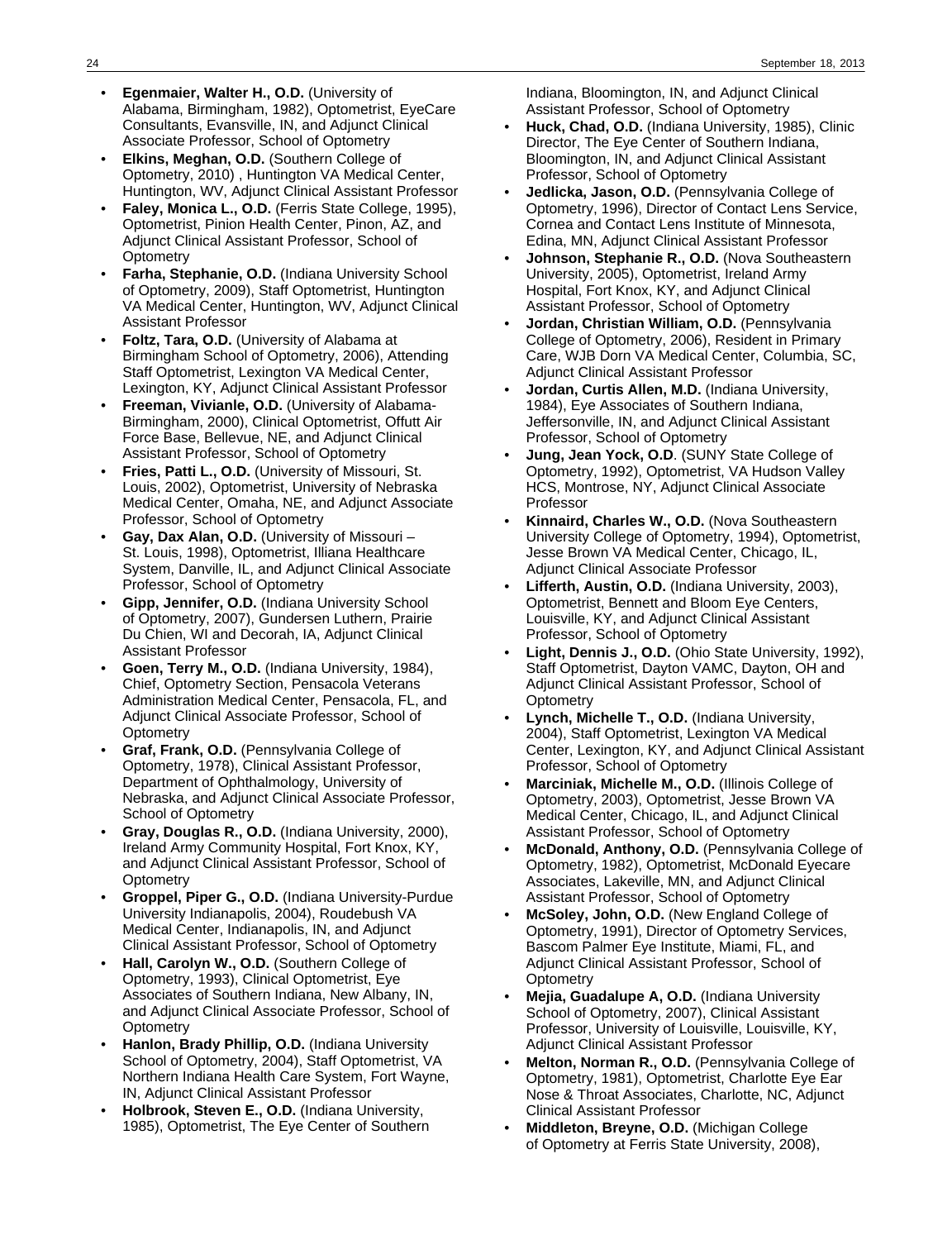Attending Optometrist, Lexington VA Medical Center, Lexington, KY, Adjunct Clinical Assistant Professor

- **Moyle, Wendy E., O.D.** (Michigan College of Optometry, 1997), Optometrist, Northern Indiana Health Care System- VAMC, Ft. Wayne, IN, and Adjunct Clinical Associate Professor, School of **Optometry**
- **Noblitt, Randall L, O.D.** (Indiana University School of Optometry, 1986), Center Director, John-Kenyon Eye Center, Jeffersonville, IN, Adjunct Clinical Associate Professor
- **O'Brien, Gregory Jerome, O.D.** (Southern California College of Optometry, 2007), Optometry Resident, Northeastern State University Oklahoma College of Optometry, Tahlequah, OK, Adjunct Clinical Assistant Professor
- **O'Neill, Patrick W., O.D.** (Ferris State University, 1982), Staff Optometrist, River Valley Vision Center, Northfield, MN, and Adjunct Clinical Associate Professor, School of Optometry
- **Payne, Susan H., Ph.D.** (Southern College Of Optometry, 2000), Advanced Ambulatory Low Vision Clinic Director, Tampa, VA, and Adjunct Clinical Assistant Professor, School of Optometry
- **Pelsor, Nathaniel , O.D.** (Indiana University School of Optometry, 2010), Consultative Optometrist, Talley Eye Care, Evansville, IN, Adjunct Clinical Assistant Professor
- **Peplinski, Lee S., O.D.** (Ferris State University, 1989), Consultative Optometrist, Bennett-Bloom Eye Center, Louisville, KY, and Adjunct Clinical Associate Professor, School of Optometry
- **Petkovich, Steven T., O.D.** (Illinois College of Optometry, 1997), Staff Optometrist, Roudebush VA Medical Center, Indianapolis, IN, and Adjunct Clinical Assistant Professor, School of Optometry
- **Preston, Adam Micah, O.D.** (Pacific University of Oregon, 2011), Staff Optometrist, Naval Health Clinic Quantico, Quantico, VA, Adjunct Clinical Assistant Professor
- **Price, William "Allan", O.D**. (Indiana University School of Optometry, 1998), Optometrist, McPeak Vision Partners, Bowling Green, Kentucky, Adjunct Clinical Assistant Professor
- **Quan, Amy J., O.D.** (State University of New York, 2004), Optometrist, Perry Point VAMC, MD, and Assistant Clinical Adjunct Assistant Professor, School of Optometry
- **Read, Margaret, O.D.** (Southern College of Optometry, 1999), Director of Clinical Support Services, Naval Health Clinic Quantico, Quantico, VA, Adjunct Clinical Assistant Professor
- **Risch, Judy Dianne, O.D.** (Indiana University School of Optometry, 1990), Optometrist, Richmond Eye Institute, Richmond, IN, Adjunct Clinical Associate Professor
- **Rivera-Ortiz, Angel L.,** (Inter American University of Puerto Rico, 1998), Optometrist, VA Tallahassee Outpatient Clinic, Tallahassee, FL, and Adjunct Clinical Assistant Professor, School of Optometry
- **Rone, Ashley K., O.D.** (Indiana University, 2007), Director Student Programs, Lexington, VA, and Adjunct Clinical Assistant Professor, School of **Optometry**
- **Ronney, George, O.D.** (Indiana University School of Optometry, 1986), McPeak Vision Partners, Glasglow, KY, Adjunct Clinical Assistant Professor
- **Salituro, Sam M, O.D.** (Illinois College of Optometry, 1992), Chief of Staff, VisionCare Specialists, Des Plaines, IL, Adjunct Clinical Associate Professor
- **Salvat, Ricardo, O.D.** (Illinois College of Optometry, 1985), Staff Optometrist, Department of Veterans Affairs, Evansville, IN, Adjunct Clinical Assistant Professor
- **Schamerloh, Sara L., O.D.** (Indiana University, 1987), Chief of Optometry, Northern Indiana Health Care System VAMC, Fort Wayne, IN, and Adjunct Clinical Associate Professor, School of Optometry
- **Seibert, Donald A., O.D.** (Pennsylvania College of Optometry,1986), Optometrist, Huntington VA Medical Center, Huntington, WV, and Adjunct Clinical Associate Professor, School of Optometry
- **Seng, Traci L., O.D.** (Michigan College of Optometry at Ferris State University, 1997), Clinical Optometrist, VA Northern Indiana Health Care System, Fort Wayne, IN, and Adjunct Clinical Assistant Professor, School of Optometry
- **Shen, Katherine, O.D.** (State of New York, College of Optometry, 2010), Speciality Eyecare Group, Kirkland/Seattle, WA, Adjunct Clinical Assistant Professor
- **Shorter, Patrick D., O.D.** (Southern College Of Optometry, 2004), Director of Optometry Clinical Operations, Wright Patterson Air Force Base, OH, and Adjunct Clinical Assistant Professor, School of **Optometry**
- **Simpson, Matthew C, O.D.** (Indiana University School of Optometry, 2007), Optometrist, Huntington VA Medical Center, Huntington, VA, Adjunct Clinical Assistant Professor
- **Smith, Rebekah Anne, O.D.** (New England College of Optometry, 2009), Staff Optometrist, Naval Health Clinic Quantico, Quantico, VA, Adjunct Clinical Assistant Professor
- **Staats, Julie M. O.D.** (The Ohio State University College of Optometry, 2004), Optometrist, Veteran's Affairs Medical Center, Dayton, OH, and Adjunct Clinical Assistant Professor, School of Optometry
- **Stelzer, Adam Louis, O.D.** (Nova Southeastern University College of Optometry, 2007), The Laser Center of Coral Gables, FL and Stelzer Optometric LLC, Sunny Isles Beach, FL, Adjunct Clinical Assistant Professor
- **Stewart, James B., O.D.** (Indiana University School) of Optometry, 1985), Director of Optometry, Muncie Eye Center, Muncie, IN, Adjunct Clinical Associate Professor
- **Strako, Darin L., O.D.** (Illinois College of Optometry, 2000), Optometrist, North Suburban Vision Consultants, Deerfield, IL and Adjunct Clinical Associate Professor, School of Optometry
- **Su, Sandra, O.D.** (Indiana University School of Optometry, 2005), Department Head of Optometry, Branch Health Clinic, US Navy, Boone, VA, Adjunct Clinical Assistant Professor
- **Swearingen, Lindsay M., O.D.** (Indiana University, 2001), Optometrist, Eye Associates of Southern